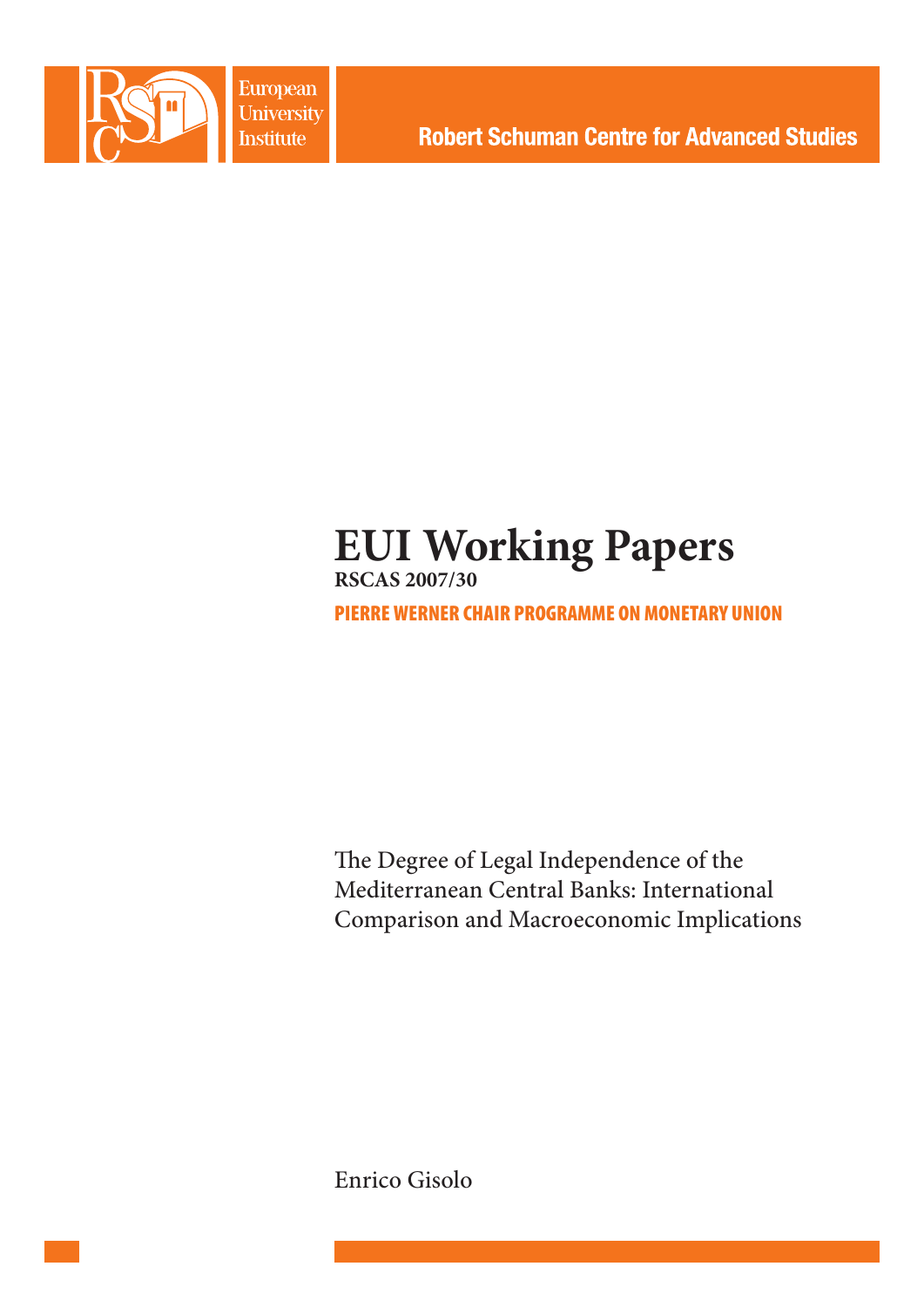## **EUROPEAN UNIVERSITY INSTITUTE, FLORENCE ROBERT SCHUMAN CENTRE FOR ADVANCED STUDIES PIERRE WERNER CHAIR PROGRAMME ON MONETARY UNION**

*The Degree of Legal Independence of the Mediterranean Central Banks: International Comparison and Macroeconomic Implications* 

**ENRICO GISOLO**

EUI Working Paper **RSCAS** 2007/30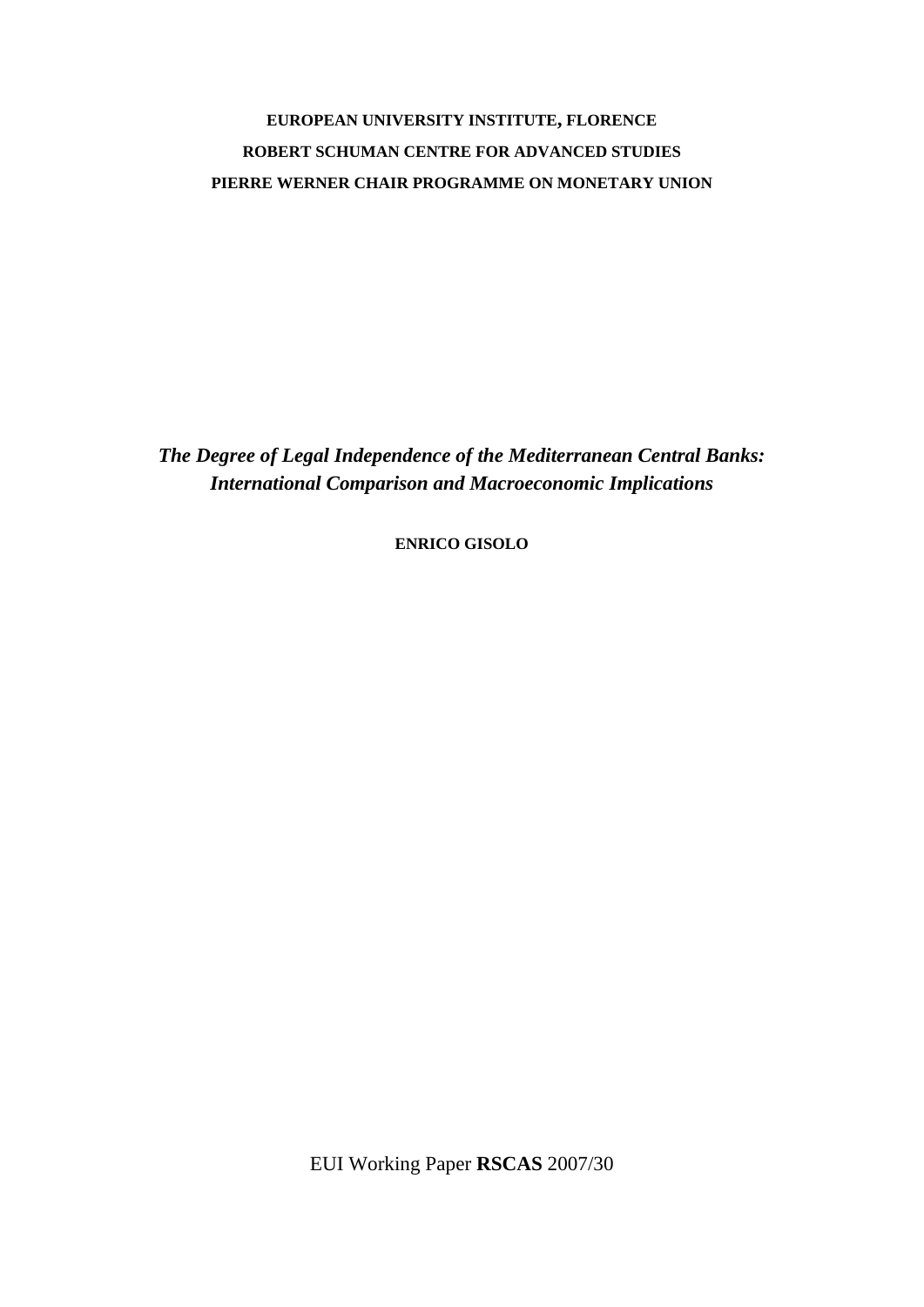This text may be downloaded only for personal research purposes. Additional reproduction for other purposes, whether in hard copies or electronically, requires the consent of the author(s), editor(s). Requests should be addressed directly to the author(s).

If cited or quoted, reference should be made to the full name of the author(s), editor(s), the title, the working paper, or other series, the year and the publisher.

The author(s)/editor(s) should inform the Robert Schuman Centre for Advanced Studies at the EUI if the paper will be published elsewhere and also take responsibility for any consequential obligation(s).

ISSN 1028-3625

© 2007 Enrico Gisolo

Printed in Italy in Novembre 2007 European University Institute Badia Fiesolana I – 50014 San Domenico di Fiesole (FI) Italy [http://www.eui.eu/RSCAS/Publications/](http://www.eui.eu/RSCAS/Publications)  <http://cadmus.eui.eu>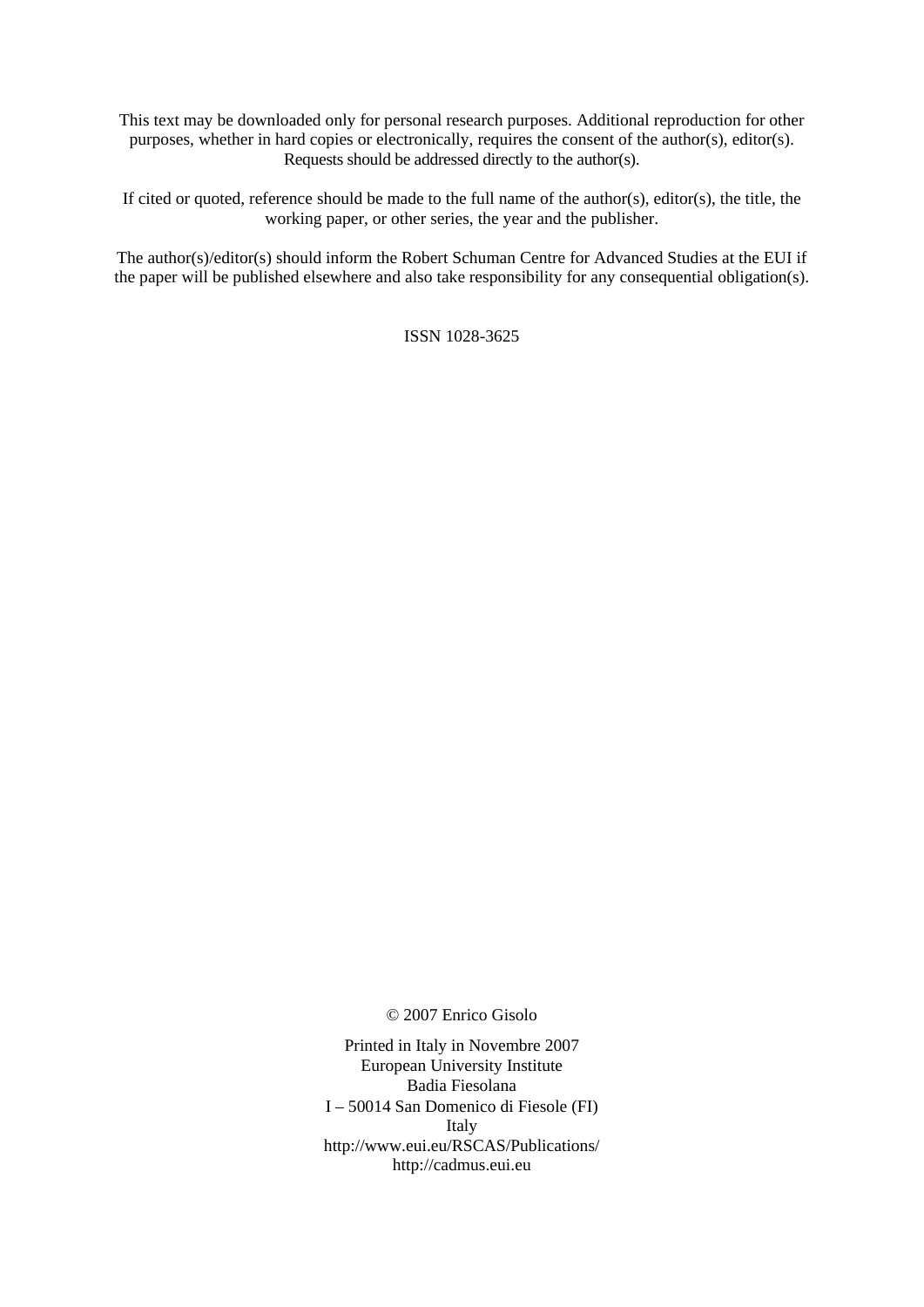## **Robert Schuman Centre for Advanced Studies**

The Robert Schuman Centre for Advanced Studies (RSCAS), directed by Stefano Bartolini since September 2006, is home to a large post-doctoral programme. Created in 1992, it aims to develop inter-disciplinary and comparative research and to promote work on the major issues facing the process of integration and European society.

The Centre hosts major research programmes and projects, and a range of working groups and ad hoc initiatives. The research agenda is organised around a set of core themes and is continuously evolving, reflecting the changing agenda of European integration and the expanding membership of the European Union.

Details of this and the other research of the Centre can be found on: [http://www.eui.eu/RSCAS/Research/](http://www.eui.eu/RSCAS/Research) 

Research publications take the form of Working Papers, Policy Papers, Distinguished Lectures and books. Most of these are also available on the RSCAS website: [http://www.eui.eu/RSCAS/Publications/](http://www.eui.eu/RSCAS/Publications) 

The EUI and the RSCAS are not responsible for the opinion expressed by the author(s).

## **Pierre Werner Chair Programme on Monetary Union**

The Pierre Werner Chair Programme on Monetary Union, named in memory of Pierre Werner, one of the architects of economic and monetary union, is funded through the generosity of the Luxembourg Government. The principal focus of the programme is economic policy and the political economy of European monetary integration. The programme aims at identifying policy priorities consistent with the new European economic constitution, as well as the factors that can foster economic growth and prosperity in a stable macroeconomic environment at both regional and global levels.

*For further information:*  Pierre Werner Chair Programme on Monetary Union Robert Schuman Centre for Advanced Studies European University Institute Via delle Fontanelle, 19 I - 50014 San Domenico di Fiesole, Italy E-mail: [pwcprog@eui.eu](mailto:pwcprog@eui.eu)  [http://www.eui.eu/RSCAS/Research/Economy/](http://www.eui.eu/RSCAS/Research/Economy)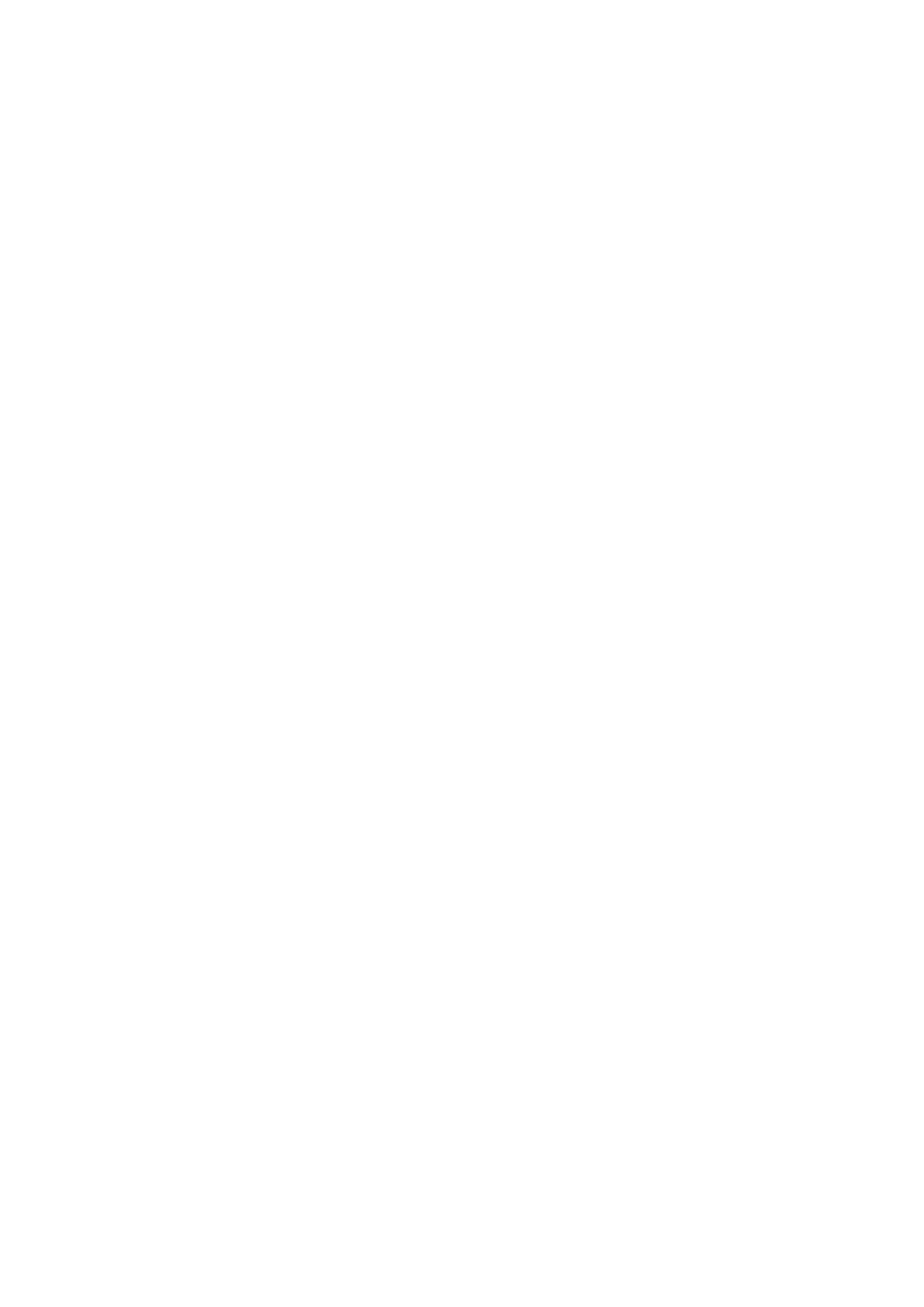## **Abstract**

The aim of the present paper is to assess the degree of central bank legal independence enjoyed by the central banks of the south shore of the Mediterranean Sea, which belong to the Euro-Mediterranean Partnership and to shed some light on the macroeconomic outcomes of different degrees of independence. To this end a methodology used by the International Monetary Fund, here slightly modified to better suit the characteristics of the central banks in the area, is introduced and applied.

The main findings of the present work are as follows: i) as regards legal independence, the Mediterranean countries show a diverse picture, sometimes far from the common wisdom; ii) legal independence does not always appear in line with the *de facto* situation; iii) Cyprus and Malta (that recently joined the European Union), as well as Turkey, that has been recognized a candidate country status, do not always show the best degrees of legal/actual independence and iv) many central banks of the area have recently amended their Statutes with a view to achieving more independence, as the issue has a key role in the modernization of the economies and a priority status in the implementation of a comprehensive and effective set of political and economic reforms.

## **Keywords**

central bank independence; independence assessment; macroeconomic performance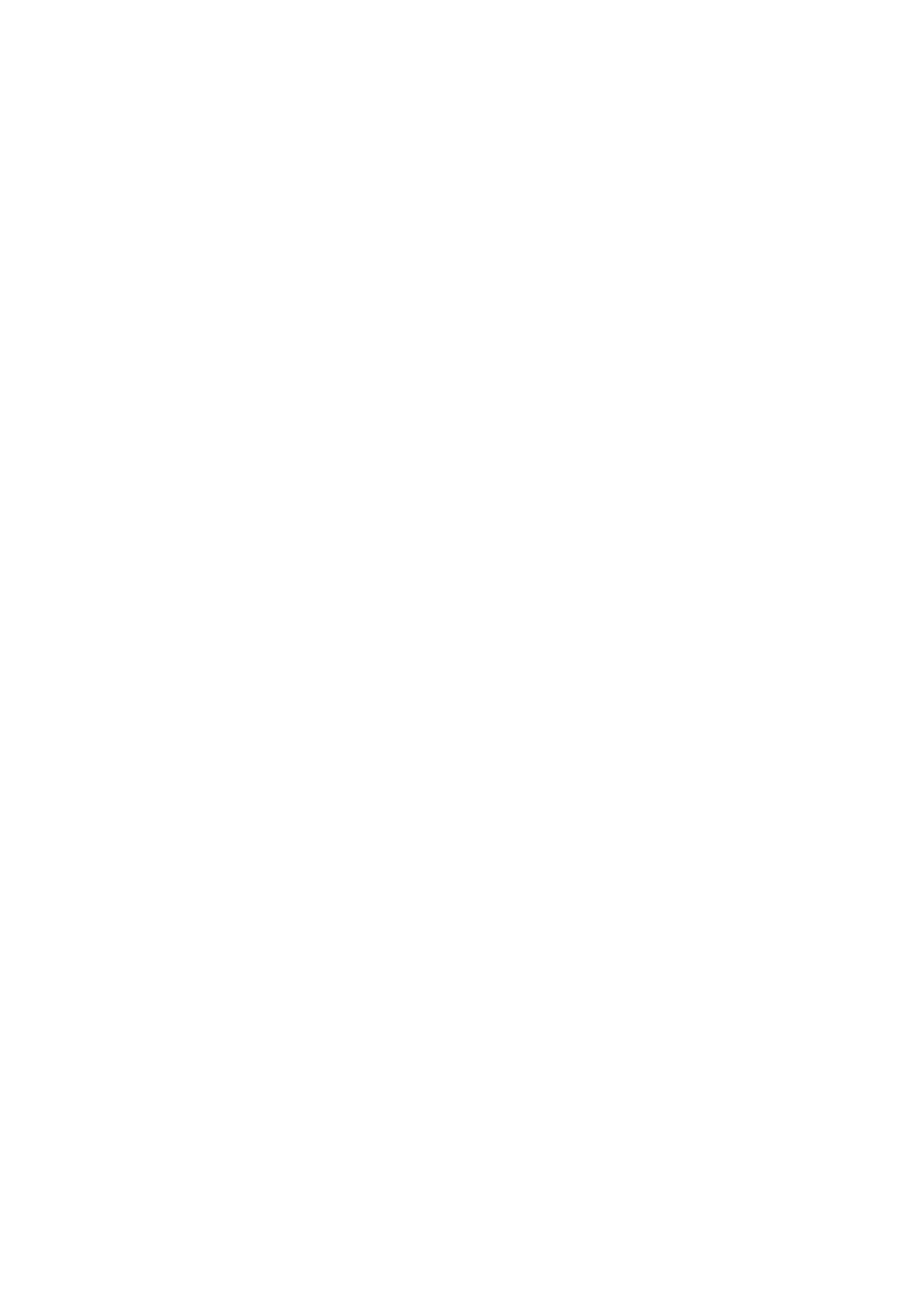## **Introduction\***

Central bank independence has been a widely explored field of research for industrialized countries since the seminal work of Alesina (1988). During the first half of the 1990s other prominent works (see paragraph 1) contributed to better qualify the concept of independence in the aim to provide an adequate taxonomy of the phenomenon and to explore the alleged relation between central bank independence and macroeconomic performance.

Nonetheless, not surprisingly, the analysis of the state of the art of central bank independence has been not extensive for developing and emerging economies, since recent years. Two recent contributions of the IMF propose a simplified methodology to assess the *de jure* independence in some developing regions. As far as today, an assessment of the degree of legal independence for the central banks of the countries of the south shore of the Mediterranean Sea does not exist in the literature.

To limit the analysis to the *de jure* independence presents both advantages and shortcomings. The first, rather obvious, advantage, is that one has to base the evaluation only on legal documents, without considering any political or institutional arrangement (usually informal and complex) or any actual procedure or practice not clearly set by the law. In other words, one can be factual and limit the informative set to few and easily available notices. Another advantage is that one can consider only well established and legally enforced rules, that are likely to prevail against informal procedures in case of serious conflicts between different institutional bodies.

Moreover, what the law states is likely to became actual, even if not fully yet implemented, once appropriate enforcement mechanisms are set up. In a way, the examination of the central bank law, to the extent in which the local authorities are committed to their fulfilment, can help to determine the perspective status of central bank independence.

On the other hand, there may also be the case, as for instance for Israel in the Mediterranean region, in which established practice can give guidance for legislative authorities in preparing future laws. However, this is probably an exception which it is not likely to happen in transition economies.

Obviously, there is also an evident disadvantage in considering only the central bank charters: it does not allow catching the current status of independence and this may result in a misperception of the actual framework in which monetary policy is currently conducted. It is also true that any consolidated informal institutional agreement is likely to become, sooner or later, a law, when politically and institutionally validated (with a possible temporal delay that depends on the institutional framework). All in all, the legal approach should be considered a suitable one.

The aim of the present paper is to assess the degree of central bank *de jure* independence enjoyed by the central banks of the south shore of the Mediterranean Sea, which belong to the Euro-Mediterranean Partnership<sup>1</sup> and to shed some light on the macroeconomic outcome of different degrees of independence. The remainder of the paper is organized as follows: paragraph 1 briefly reviews the literature on central bank independence, paragraph 2 describes the approach followed by this study, paragraph 3 shows the results, paragraph 4 shed some light on the macroeconomic impact of central bank independence in the region and paragraph 5 concludes.

1

<sup>\*</sup> The author wish to thank the participants of the Eighth Mediterranean Social and Political Research Meeting, organised by the Robert Schuman Centre for Advanced Studies and held in Montecatini Terme on 21-25 March 2007, for the useful comments and stimulating discussion. The usual disclaimers apply.

<sup>1</sup> Though Libya has only an observer status. The analysis excludes Syria, because the relative central bank law was not available.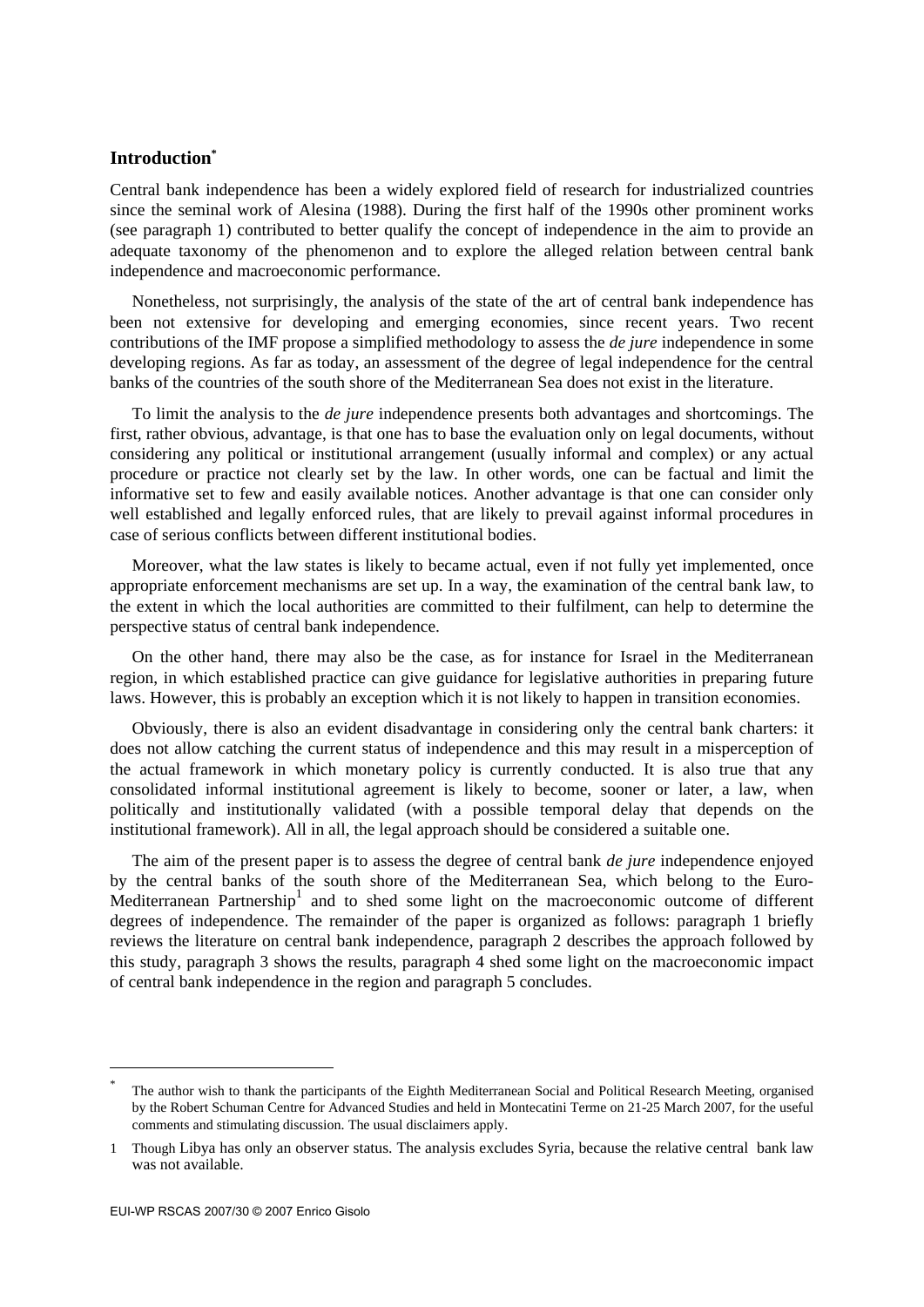## **1. A Brief Survey of the Literature on Central Bank Independence**

A comprehensive review of the large body of literature on central bank independence is beyond the aim of the present work. It is anyway worth noting here that several empirical studies of industrialized economies provide evidence that increased central bank autonomy is positively correlated with lower average inflation (see, for example, Grilli et al. 1991, or Cukierman 1992 ). Since 1970, during the post Bretton Woods period, the industrialized countries, which accorded greater legal autonomy to their central banks, also experienced lower average inflation, while this seem not to have affected negatively average real growth. However, the correlation between legal autonomy and lower inflation did not appear, at least until the end of the '90s, to be empirically significant in developing countries. Nonetheless, some more recent studies have introduced new variables in the empirical studies and the results have not always been so clear-cut (see, for example, Campillo & Miron 1997, or De Haan & Koi 2000). For a brief but complete survey of studies regarding industrialized countries, also interesting for the homogeneous comparison of different indicators and for the innovative multivariate methodology presented by the authors, see de Haan et al. (2002). For a more comprehensive review of the literature, with some insight also on developing countries, see Gutiérrez (2003).

The remainder of this section will deal with some recent works focused on emerging markets economies. Lybek (1999) initially set the stage for an indicator of central bank *de jure* independence suitable for emerging economies. His study deals with countries of the former Soviet Union in the period 1995-1997. As regards the index used, it embodies most of the elements found in other similar indexes, but, in addition, it is specifically tailored to suit the guidelines followed by the Monetary and Exchange Affairs Department and the Legal Department of the International Monetary Fund when they provide technical assistance.

Gutiérrez (2003) argues that the alleged lack of correlation between legal central bank independence and inflation in emerging economies may depend on the lower level of enforcement of the law in these countries with respect to industrialized ones and, thus, considers only the provisions embodied in the legal documents of the highest rank (Constitutions), finding evidence of the fact that those countries in Latin American and the Caribbean that entrench the independence of central bank in their constitutional charters exhibit a better inflation performance. The index of legal independence employed is basically the same as in Lybek (1999), with slight modification in the evaluation score scales.

Dvorsky (2000) measures the degree of legal and actual central bank independence in five Central and Eastern European transition economies (namely, the Czech Republic, Hungary, Poland, Slovakia and Slovenia) using the Cuckierman (1992) and the Grilli, Masciandaro and Tabellini (1991) indices for legal independence and the *turn over rat*e of central bank governors to proxy the degree of actual central bank independence. The main conclusion of the paper is that, together with central bank independence, other requirements were needed (as structural reforms and a proper coordination of fiscal and monetary policies) to effectively fight inflation in those countries, join the European Union and, in a more distant future, adopt the euro as a currency.

De Haan and Sturm (2001) analyze whether central bank independence affects inflation in an extensive set of developing countries, based on the central bank turnover rate of the governors and extending their study to the 1990s. They find that, in general, central bank independence does not appear significant in explaining inflation when controlling for a various inflation-related variables, apart from the case of very high-inflation countries.

Beblavy (2003) uses a different approach to central bank independence, presenting the result of a questionnaire survey proposed personally by the author to the deputy governors of the Czech Republic, Hungary, Poland and Slovakia to assess which were, according to the profession, amongst the various criteria proposed by the literature, the ones on which central bank independence should most properly rely. As a control sample the author uses the analogous information provided for industrialized countries by the literature (see Masciandaro e Spinelli, 1994). The main results are that central bankers from both groups agree strongly on the importance of two aspects of central bank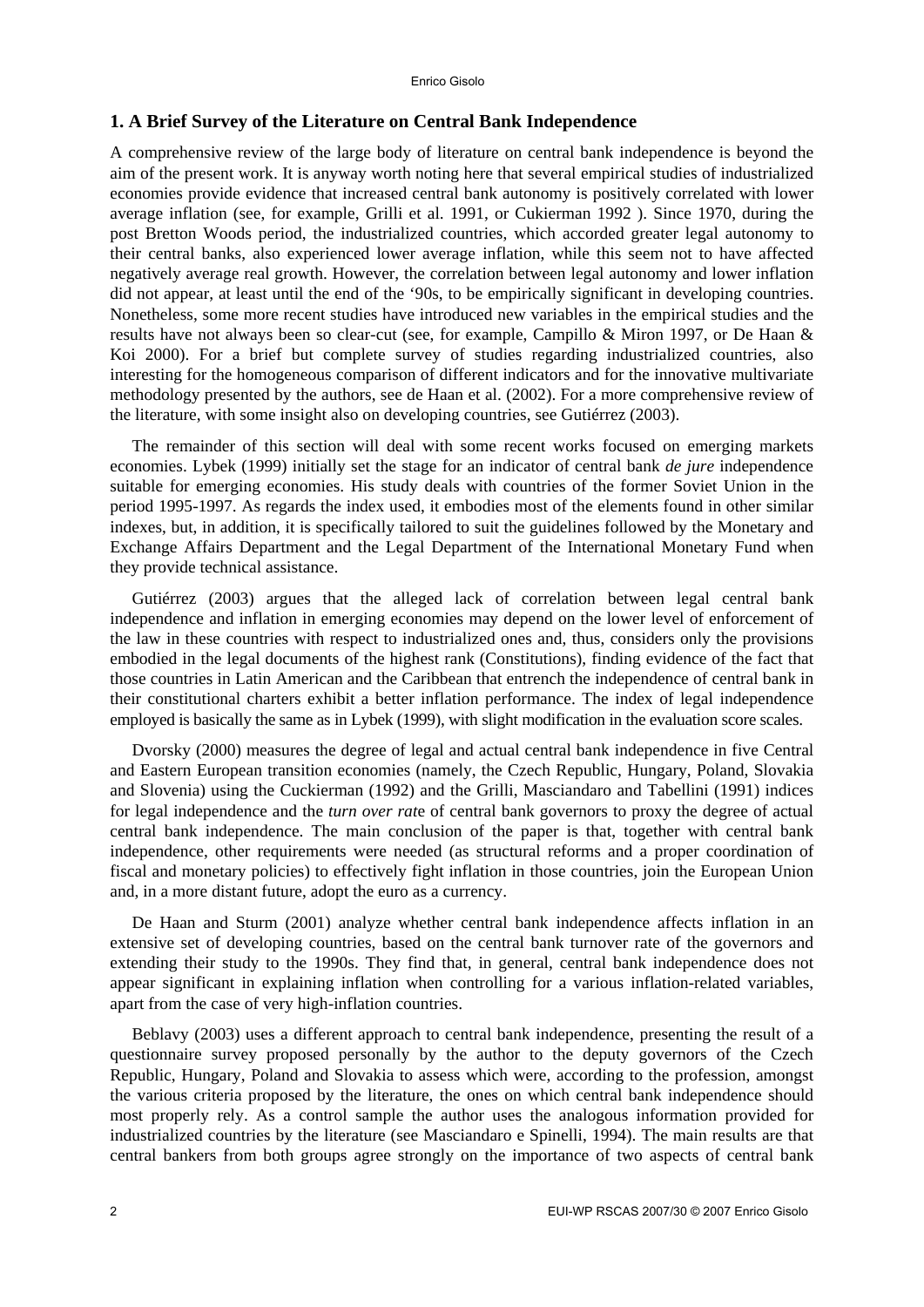independence: goal independence and freedom to implement these goals (together with the freedom to determine terms and limit of the eventual credit granted to the government).

## **2. The Methodology and Brief Regional Overview**

#### *2.1. The methodology*

The methodology followed in the present work is derived from Gutiérrez (2003), who heavily drew on the simplified approach to assess central bank independence in emerging market economies originally proposed by Lybek (1999). According to this method, only the legal situation is taken into account, without any consideration of the general monetary policy framework as determined by (informal) agreements and common practices.

The methodology evaluates central bank independence along five dimensions: *Central bank objectives*, *Policy formulation*, *Political autonomy*, *Economic autonomy* and *Accountability*. Each dimension presents a different number of sub-dimensions (i.e.: two in the case of Central bank objectives and Accountability, four in the case of Policy formulation and Economic autonomy, seven in the case of Political autonomy). Each sub-dimension presents an evaluation scale of three to five degrees to each of which a score ranging from -1 (higher degree of dependence) to 1 (higher degree of independence) is associated. Aggregation of scores by dimension is made summing up partial scores.

As referred before, there are two possible versions of the IMF methodology, one as in Lybek (1999), the other one as in Gutiérrez (2003). Basically the two methodologies coincide, apart from the scale of the scores. The second one appears to be more suitable since it allows for negative evaluations on single aspects of independence, and thus seems to present a higher discriminatory power.

Some slight modifications of the Gutiérrez analysis benchmarks have been necessary to suit the methodology to the Mediterranean countries. These modifications have been kept to a minimum, in order to preserve the comparability of the results of the present analysis with other studies. A comprehensive description of the revisited methodology is reported in Appendix 1. It is worth noting that the present study does not consider, as Gutierrez (2003) does, the constitutions, as the practice of embodying central bank provisions in constitutions is not present in the Mediterranean region. Instead, ordinary laws have been considered. Obviously, the fact that the independence of the central banks of the region considered in the present study is enshrined in a law or even a decree and not in the constitution does not safeguard these provisions to the same extent from frequent legislative reforms. In order to reduce the analyst-sensitivity of the results, the evaluation of legal independence along the criteria for each country has been sometimes re-scaled by subtracting from it the relative average value. In these cases (all except the Total results in fig. 1 and 2, which are absolute values) the results should be intended on a comparative basis instead of on an absolute one.

As any other index to measure independence, the one used in the present study can be considered subjective. Indeed, Mangano (1998) claimed that an important "subjectivity" bias, deriving from an interpretation bias, existed when comparing the results of the most commonly used indicators (those of Grilli, Masciandaro & Tabellini (1991), and Cukierman (1992)). Actually, the assertion of subjectivity when building an index is definitely difficult to reject.

The legal basis that have been used, that reflect the major legal developments in the area, are summarized in Table 1.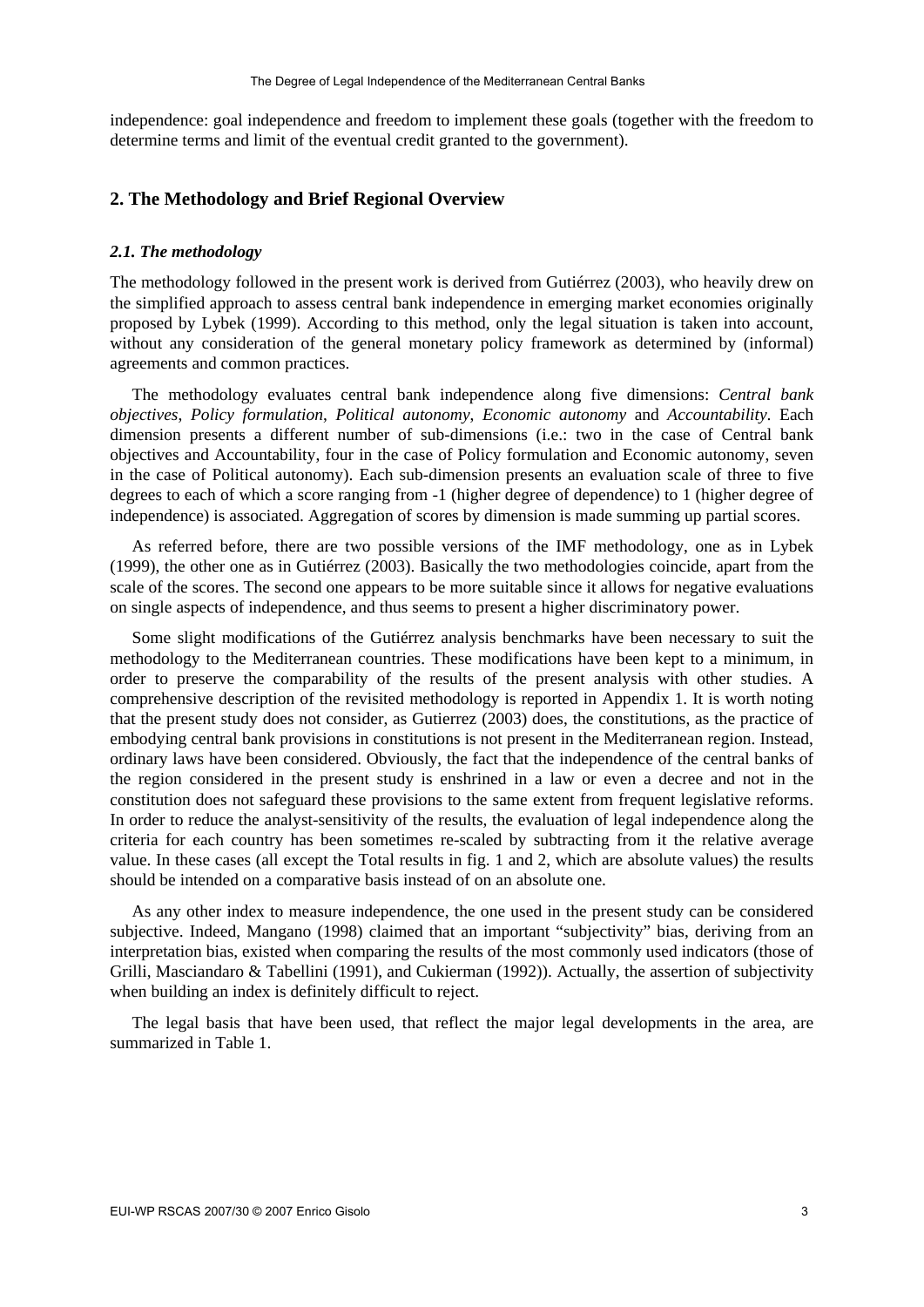| <b>Country</b>                  | <b>CENTRAL BANKS LAWS</b>                                                                                                                                                                                                                                                                                                                            |
|---------------------------------|------------------------------------------------------------------------------------------------------------------------------------------------------------------------------------------------------------------------------------------------------------------------------------------------------------------------------------------------------|
| Algeria                         | Ordonnnance relative a la Monnaie et au Crédit, n° 03-11, 26 august 2003                                                                                                                                                                                                                                                                             |
| <b>Cyprus</b>                   | The Central Bank of Cyprus Law of 2002 (N. 138(I) 2002)                                                                                                                                                                                                                                                                                              |
| <b>Egypt</b>                    | Presidential Decree No. 64 of the Year 2004 Promulgating the Statute of the Central Bank of Egypt, based on<br>Law of the Central Bank, the Banking Sector and Money, promulgated by Law No. 88 of 2003                                                                                                                                              |
| <b>Israel</b>                   | Bank of Israel Law, 5714-1954, effective from December 1954                                                                                                                                                                                                                                                                                          |
| Jordan                          | Law No. 23 of 1971, Law of the Central Bank of Jordan, as amended by Laws No. 37 of 1989, 14 of 1991, No.<br>10 of 1992, No. 16 of 1992                                                                                                                                                                                                              |
| Lebanon                         | Code of Money and Credit, promulgated by Legislative Decree N° 13513 of August 1, 1963                                                                                                                                                                                                                                                               |
| Libya                           | Law No. 8 of 1425(M) */ 1996 and Law No. (1) of 1993 Concerning the Banking, Currency & Credit                                                                                                                                                                                                                                                       |
| <b>Malta</b>                    | Central Bank of Malta Act, Chapter 204, Act XXXI of 1967, as amended by Acts: X and XXIX of 1968, XVII and<br>XX of 1971, XXIV of 1972, XIX and LVIII of 1974; Legal Notice 148 of 1975; and Acts: XX of 1981, XIII of<br>1983, XXXVIII of 1986, XI of 1988, XIV and XXVI of 1994, XXIV of 1995, IX and XVI of 1997, XVIIof 2002 and<br>III of 2004. |
| <b>Morocco</b>                  | Statues of Bank Al-Maghrib, Dahir N° 1.59.233 du 23 hija 1378 (30 juin 1959). Also Dahir bearing law N° 1-93-<br>147 of July 6th, 1993 relating to the activity of Credit Institutions and their control.                                                                                                                                            |
| Palestinean<br><b>Authority</b> | Law of 16th. December, 1997                                                                                                                                                                                                                                                                                                                          |
| Tunisia                         | Law N° 58-90, 19 September 1958 establishing the Central Bank of Tunisia                                                                                                                                                                                                                                                                             |
| <b>Turkey</b>                   | Law on the Central Bank of the Republic of Turkey, No. 1211, Date of Acceptance: January 14, 1970, as<br>amended by Law No. 4651 of April 25, 2001                                                                                                                                                                                                   |

### **Table 1 - Legal central bank provisions in the Barcelona process countries**

## *2.2. Brief Regional Overview*

Some Mediterranean countries have experienced in recent years, or are still going through, legal developments in central bank laws. Generally these developments have led to an improvement of the *de jure* independence. In some cases (Malta, Cyprus and Turkey) the reforms were related to the EU accession process. In some others, they can be seen in the wider framework of a move towards structural reform and financial system liberalization and modernization. Morocco is likely to adopt soon a new legislation on central banking activity that has been largely announced but on which the authors still lack details, even if the general outlook of the new law can be considered officially acquired. Egypt has very recently modified the statute of the central bank. A relevant exception in this move towards greater independence regards Algeria, where the legal framework has changed (2001 and 2003), enhancing to some extent the influence of the government on the activities of the central bank.

Finally, it is worth noting that there are several features of the Mediterranean region, some common to the region as a whole, and some others specific to a country, that may be useful to better understand the results of the study. The diversity within the region is important, since this set of countries brings together the Maghreb-Masrhek ones with Israel, Malta, Cyprus and Turkey, which feature different characteristics.

1. The recent economic history of the Maghreb-Masrek countries, for example, influences undoubtedly the degree of independence of its central banks; most of the countries in the region had adopted centrally-directed economic models, in which the official sector had a very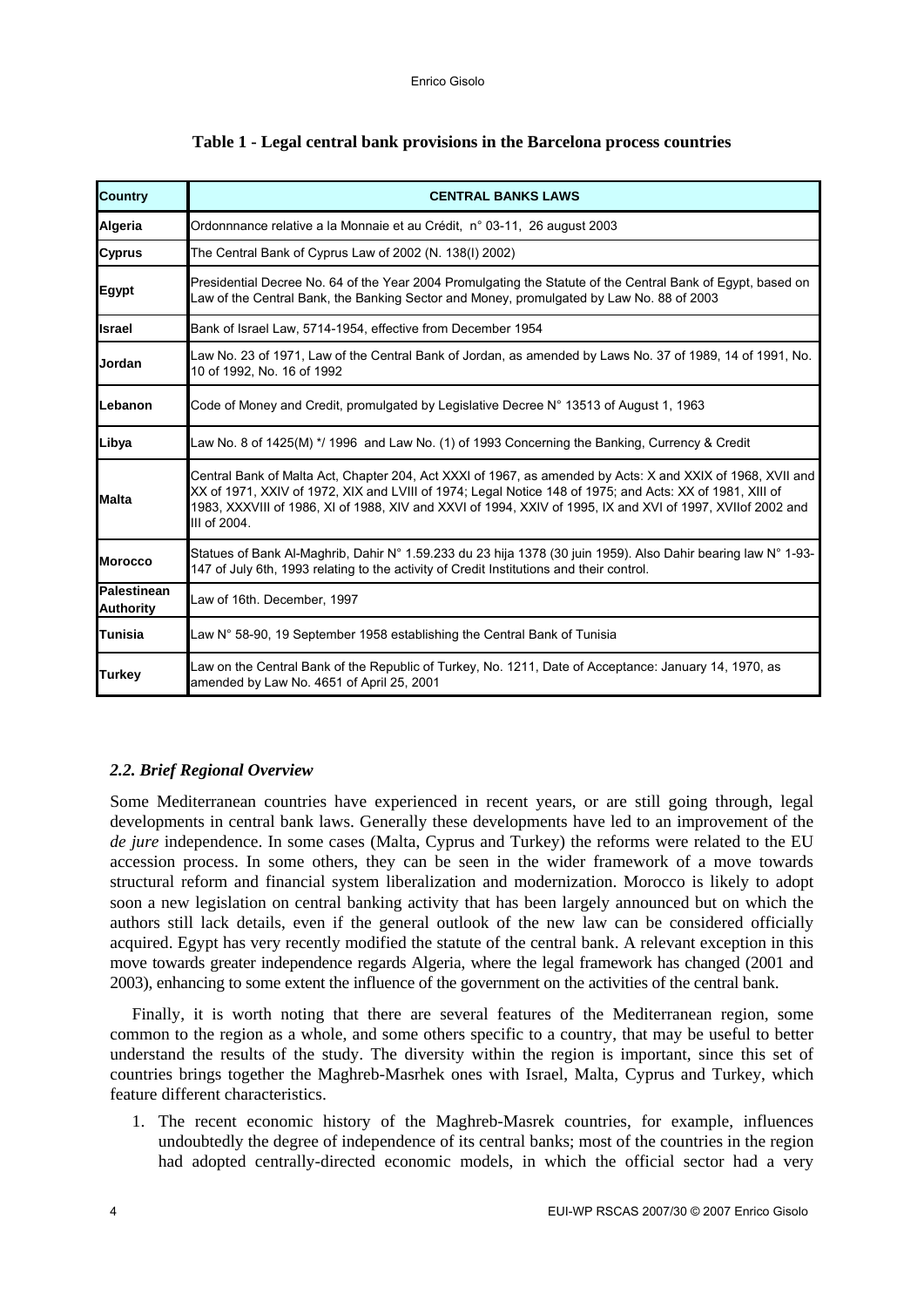important participation in the economy. Therefore, a transition towards a market-oriented and private-sector led economy has been undertaken –and it is still in process- in the past years, with structural reforms being pursued - deregulation, liberalization, promotion of competition etc. Specifically concerning the financial sector, reforms have aimed at increasing central bank independence, privatization, liberalization in interest rates, etc. Thus, the move towards central bank independence has to be framed in this context, in which the private sector is starting to retrench itself from heavy interferences from the public sector, but the process is still ongoing.

- 2. The accession of Malta and Cyprus to the EU in May 2004 contributed undoubtedly to the modification of their Central Bank laws to achieve more independence. Indeed, during the convergence process both the ECB and the European Commission have guided these countries towards the modification of their statutes to achieve full compliance with those of the ECB. The same applies, though under a different process since the accession procedure is not so advanced, to the case of Turkey.
- 3. Israel is probably the only country that cannot be classified into any of the above mentioned blocks. As a developed country, its Central Bank would be expected to be very independent, though this is not the case in legal terms.
- 4. At the same time, exchange rate regimes also matter; if central banks are really independent but the country has an open capital account and a fixed exchange regime, in practice it would be very difficult for the central bank to actively pursue its main objectives independently (i.e. the so-called "impossible trinity"). Furthermore, with a currency board, for example, there is not much room for a national independent monetary policy. Thus, we have reviewed the exchange rate regimes of the region, and made sure that there are no such cases in the region. Some countries in the region have evolved towards a more flexible exchange rate, in line with developments in a wide range of other countries. The exchange rate regime of the countries considered (excluding Malta and Cyprus due to their accession status and Palestine<sup>2</sup>) is as follows:

- **Soft pegs**: Jordan, Lebanon, Morocco;

**Exchange rate bands**: Israel (free floating *de facto*: exchange rate band around 50%);

**Managed floating exchange rates:** Algeria, Tunisia, Egypt (though officially classified as floating);

- **Independently floating exchange rate:** Turkey.

The following section examines the results in the light of the above mentioned peculiarities.

## **3. Results**

1

The preliminary application of the methodology to the 12 Mediterranean countries considered (excluding Syria and including Libya), led to the results exposed in Appendix 1 and graphically displayed in fig.1. The ranking of countries is determined by their degree of independence.

While some of the results are intuitively understandable, other ones are probably different from what one could figure out on the basis of experiences and expectations, a difference which may also reflect the fact that *de facto* independence is sometimes far away from what merely legal consideration would imply. A notable example of this is the case of Israel in which the *de facto* independence is

<sup>2</sup> Palestine is a rather peculiar case as it currently lacks a national currency: in the *status quo* three different currencies are used: the new Israeli *shekel*, the Jordanian *dinar* (used more in the West Bank than in Gaza) and the US dollar, with the former being used for most transaction, especially retail ones, and the latter two used mostly for saving deposits and for same durable good transactions. Against this background, the more likely development seem to be the creation of a new Palestinian currency anchored, either under a currency board or under a fixed but adjustable parity, to the shekel, the dinar and the dollar and/or the euro.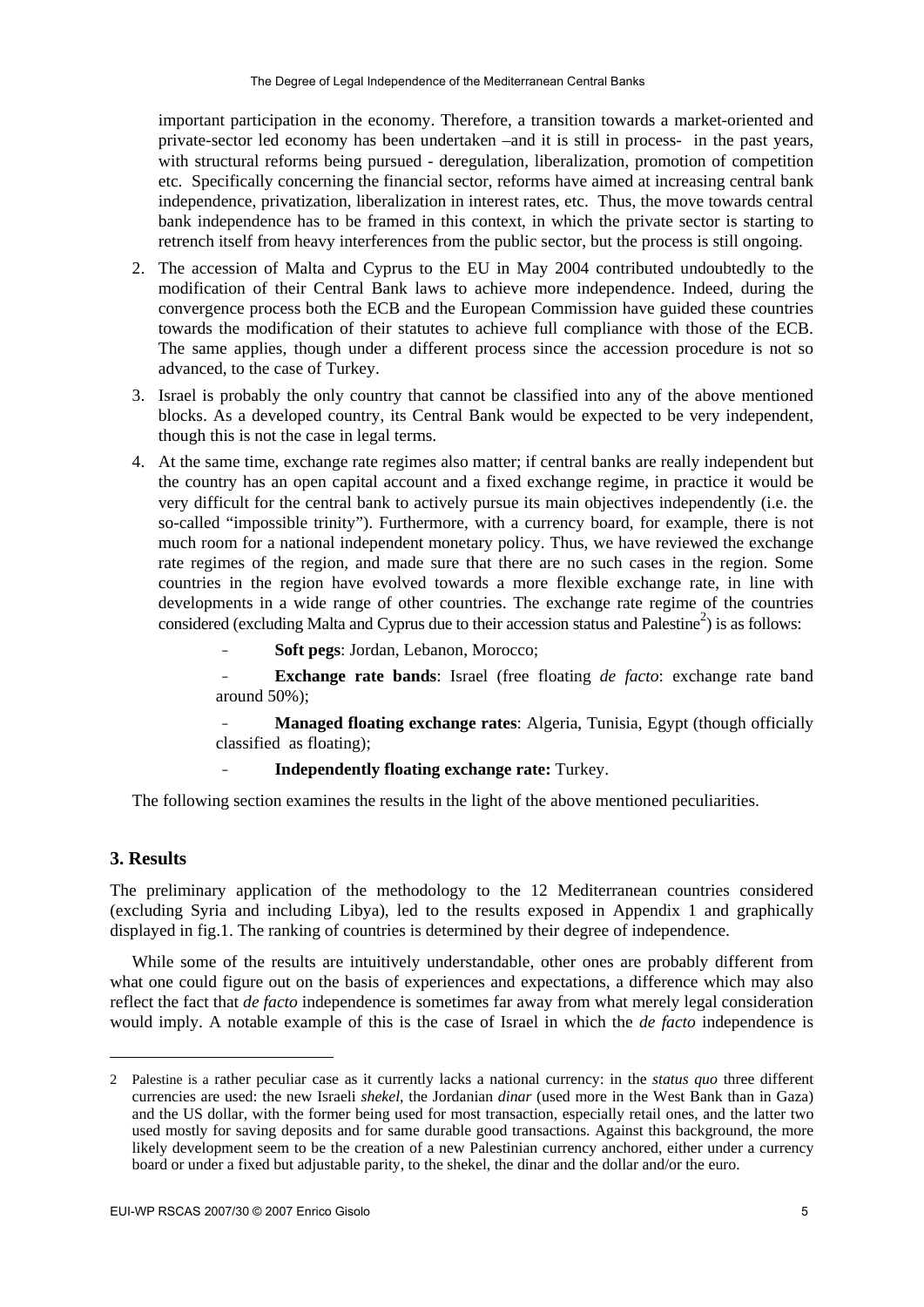#### Enrico Gisolo

much greater than the *de jure* independence, which is just the opposite of the case of the Palestine Monetary Authority, whose *de jure* independence is much greater than the factual one – except for the political autonomy criteria – mainly due to the delicate socio-political situation and to the fact that Palestine does not issue its own currency.

According to the figures, the new EU member States, Cyprus and Malta, rank among the first places. Tunisia also seems to have a very independent law, while the case of Algeria is an anomaly that derives from the use of the methodology, as explained below. Morocco ranks in the last position, which explains why it is in the process of modifying its central bank law to make the Bank Al-Maghrib more independent. As for the second worst result, Jordan, this is due mainly to the strong governmental involvement in the appointment and dismissal of the governor and members of the Board.

Apart from considerations on the measured level of independence, the graph also displays an important characteristic of any law: its internal coherence. In fact, a given level of independence might be less effective when some highly positive components face some other significantly negative ones compared to the case in which all the components are coherently positive. With this respect the case of Algeria shows, perhaps surprisingly, a good example of a coherently balanced law, despite the recent modification aimed to reduce the independence of the central bank and the methodological caveats that will be put forward below.

As the Gutierrez methodology does not coincide with the one used by the Eurosystem to assess the compliance with the Treaty, we also propose a weighted version of the index, in which the weights for the criteria have been assigned, according to the importance given to them in the compliance assessment<sup>3</sup> pursued by the European Central Bank (ECB) with respect to accession countries. The results are shown in fig. 2.





-

<sup>3</sup> The weights, individually ranging from 0.2 to 1, are the following: Economic policy: 1; Financial system: 0..2; Monetary policy: 1; Foreign exchange policy 0.6; Coordination: 1; Resolution: 0.8; Appointment of Governor: 1; Term of the Governor: 1; Dismissal of Governor: 1; Government representation: 0.8; Appointment of Board Members: 1; Terms of Board Members: 1; Dismissal of Board Members: 1; Credit to the Government: 1; Quasi-fiscal activities: 0.4; Monetary instruments: 1; Solvency: 1; Publication of statements: 0.2; Audit: 0.8.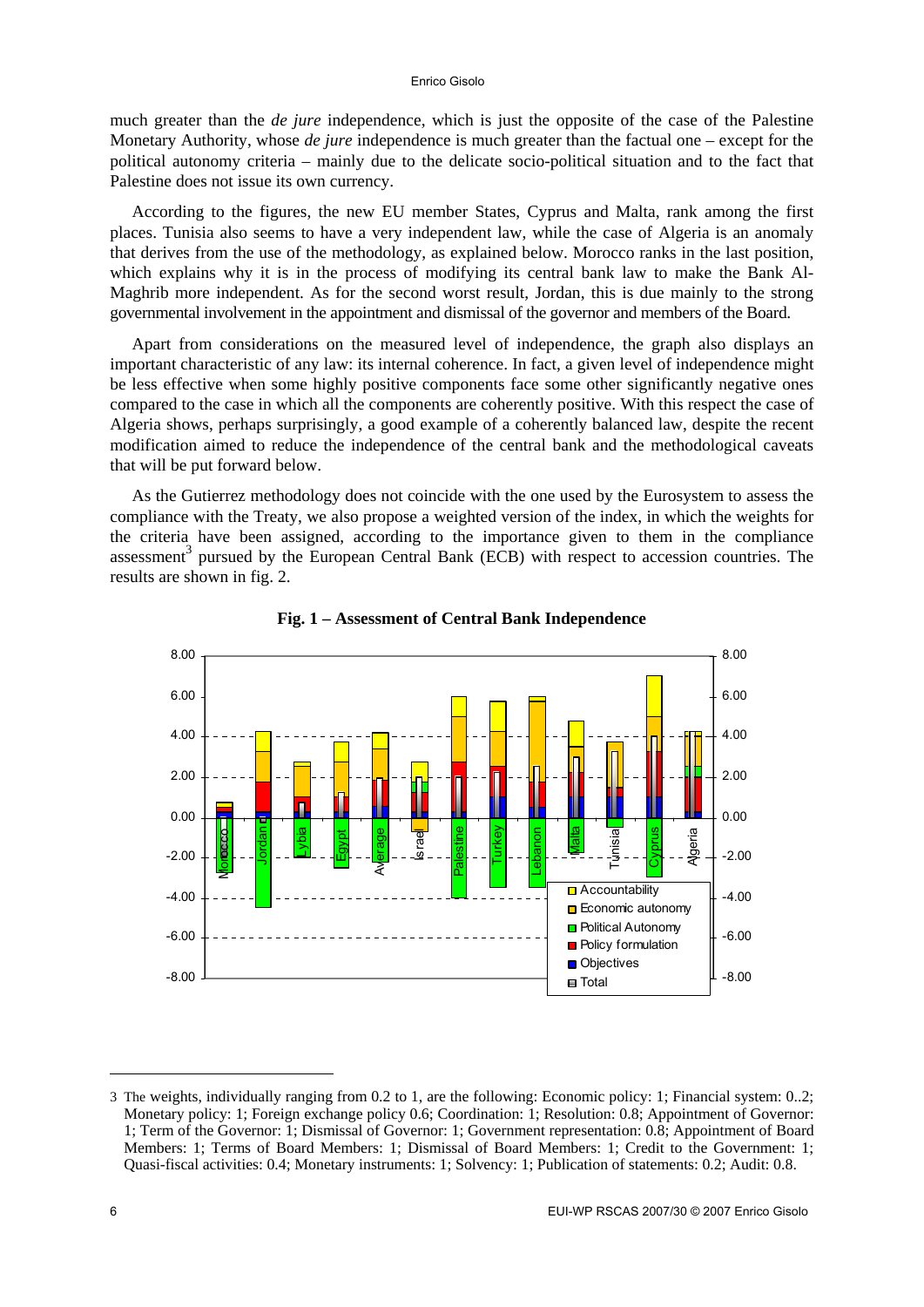A paradoxical consideration is that, once we consider the ECB-criteria weighted indicator, the ranking of Cyprus and, to a larger extent, Turkey decrease, notwithstanding the efforts undertaken by these countries to implement the *aquis communitaire*.

This result seems surprising, as these two countries have been considered complying with the EU criteria. The reason behind the difference is of methodological nature and concerns the political criteria, or "personal independence" in the ECB terminology, in several aspects:

- Concerning the term of office of the Governor and the Board, the ECB criteria establish a minimum term of office of 5 years as acceptable, whether for Guitérrez (2003) the benchmark is established through the comparison of the term with that of the appointing body (it should be longer).
- Concerning the competent authority to appoint the Governor and Board members, the ECB criteria do not establish who such authority should be, while according to Gutiérrez (2003) it should not be the Executive alone or the Executive must not have a predominant role.

As a result, Turkey and Cyprus can be in full compliance with these ECB criteria and at the same time do not reach so satisfactory results according to the Gutiérrez methodology.



#### **Fig. 2 – Assessment of CB Independence (Weighted)**

*(Absolute values)* 

#### *Source: our calculations*

On the other hand, if we consider the three countries for which one both have the Cuckierman, Webb and Neyapti (CWN) indicator, updated to 2001, and the score developed in the present study (in the following S), namely Cyprus, Malta and Israel, the weighted version of the latter seems, apart from a scale factor, to present more similarity with the former (see fig. 3).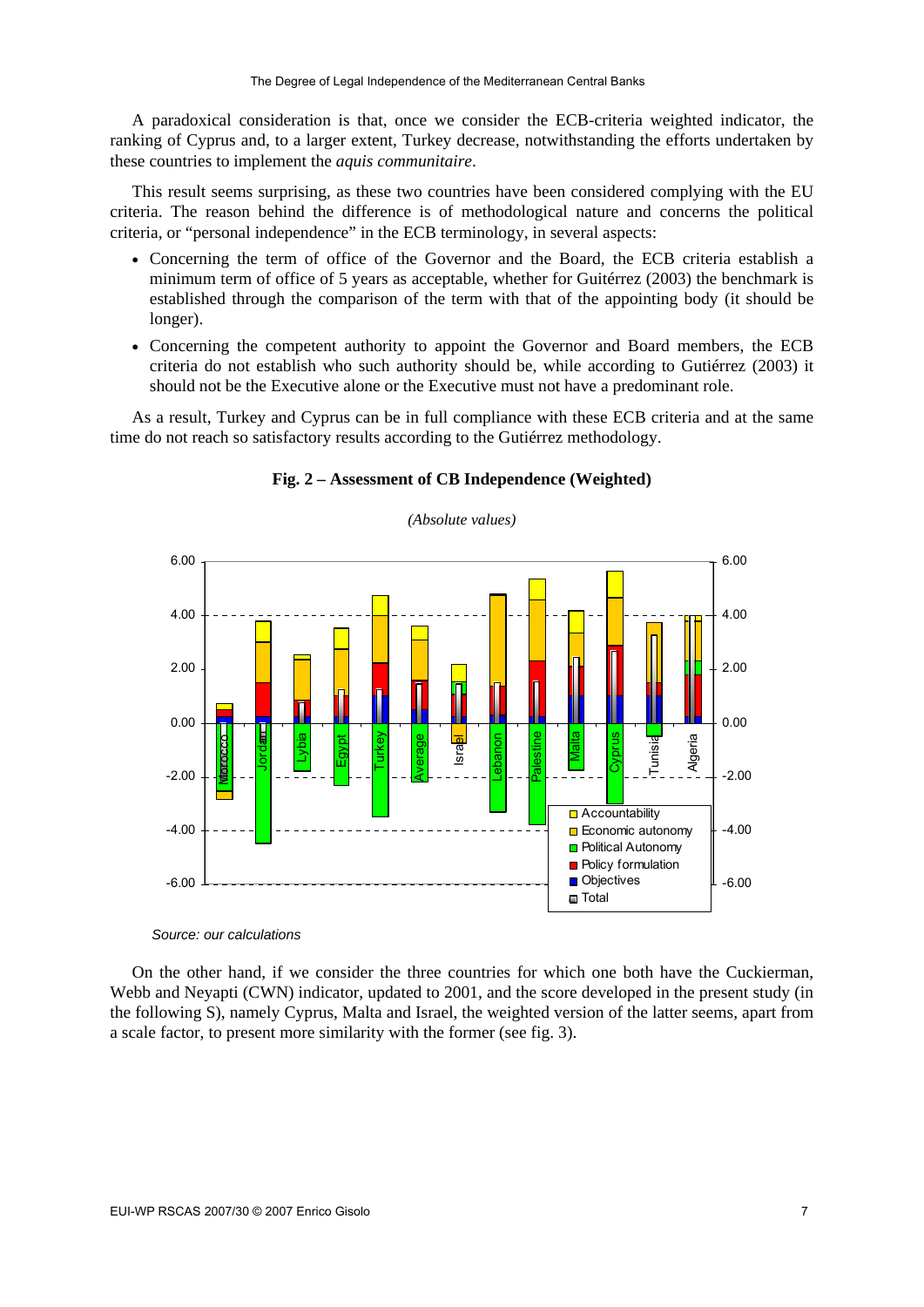

## **Fig. 3 – Comparison between** *CWN* **and** *S* **(Cyprus, Malta and Israel)**

#### *Source: our calculations*

In the remainder of this paragraph, the results of the assessment for each dimension of evaluation are presented and briefly commented (for details on the methodology applied, see Appendix 2).

As already mentioned, differently from fig. 1 and 2 , this further section of the paper presents the scores in terms of difference from the respective average, to emphasize the comparative dimension of the analysis.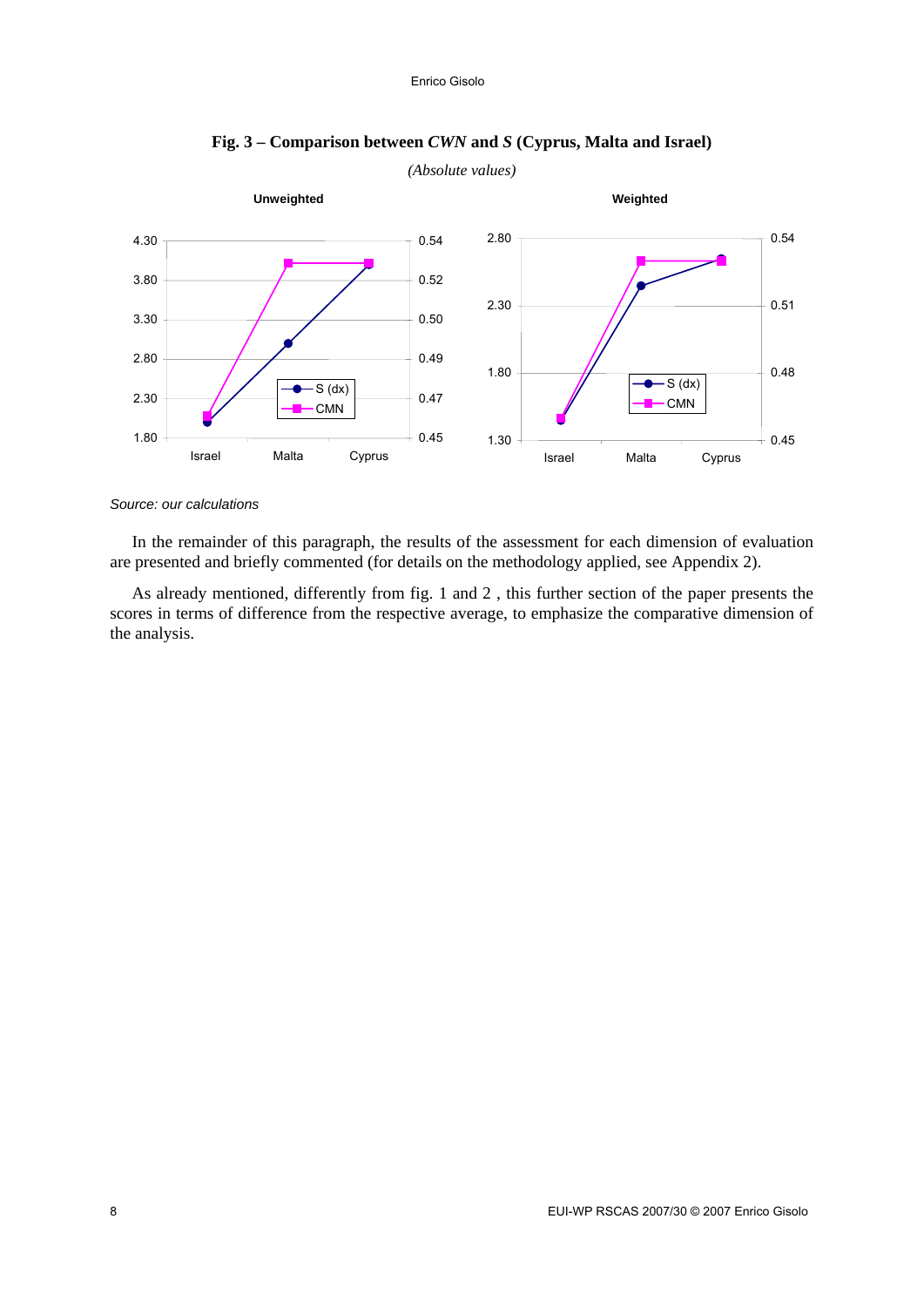#### **Box 1: Central Bank Independence in Israel**

The degree of actual independence that the central bank of Israel enjoys is higher than what the law would suggest. A suitable measure of central bank independence is the weighted index used in Cuckierman, Webb and Neyapti (CWN, 1992). The index features a normalised average of 16 characteristics ranging from 0 (lower independence) to 1 (highest independence). More recently, Cuckierman analysed the degree of actual independence enjoyed by the Bank of Israel year by year, as well as the legal score in the original charter of 1954, after the relevant amendment of 1985 and after the implementation of the modifications proposed in 1988 by the Levin Committee (Chart 3). The Committee was composed of independent experts appointed by the Israeli Prime Minister in 1987 to issue recommendations aimed to align the central bank statute to the best international practice. The Committee recommended, among other things, that price stability be set as the overriding goal for monetary policy.





Source: Our calculations based on data from Cuckierman

The issue of the independence of the central bank of Israel also came to the attention of the European Central Bank (ECB), which was requested to evaluate an amendment proposed by the Ministry of Finance (Draft Bank of Israel Law, amendment No. 20, 5762-2002), in the context of the Association Agreement between the EU and Israel. The ECB assessment stated that the Bank of Israel Law and the amendment proposed would have been basically inconsistent with the EU Treaty and the ESCB Statute. Also the IMF, in its 2004 Article IV Consultation, highlighted the need to amend the law to "reflect international best practice regarding monetary policy objectives and procedures, along the lines of the recommendations of the Levin Committee".

In 2005, after years of unsuccessful attempts, a proposed new Bank of Israel law was finally drafted by the government. Parliamentary approval is still pending and is expected shortly after the elections. Key principles of the proposed new law include the creation of a monetary committee responsible for interest rate decisions; the formation of a management board responsible for oversight of administrative matters and the establishment of price stability as a primary policy objective. The proposed law should finally reconcile de facto and de jure central bank independence and fulfil the recommendations of the Levin Committee.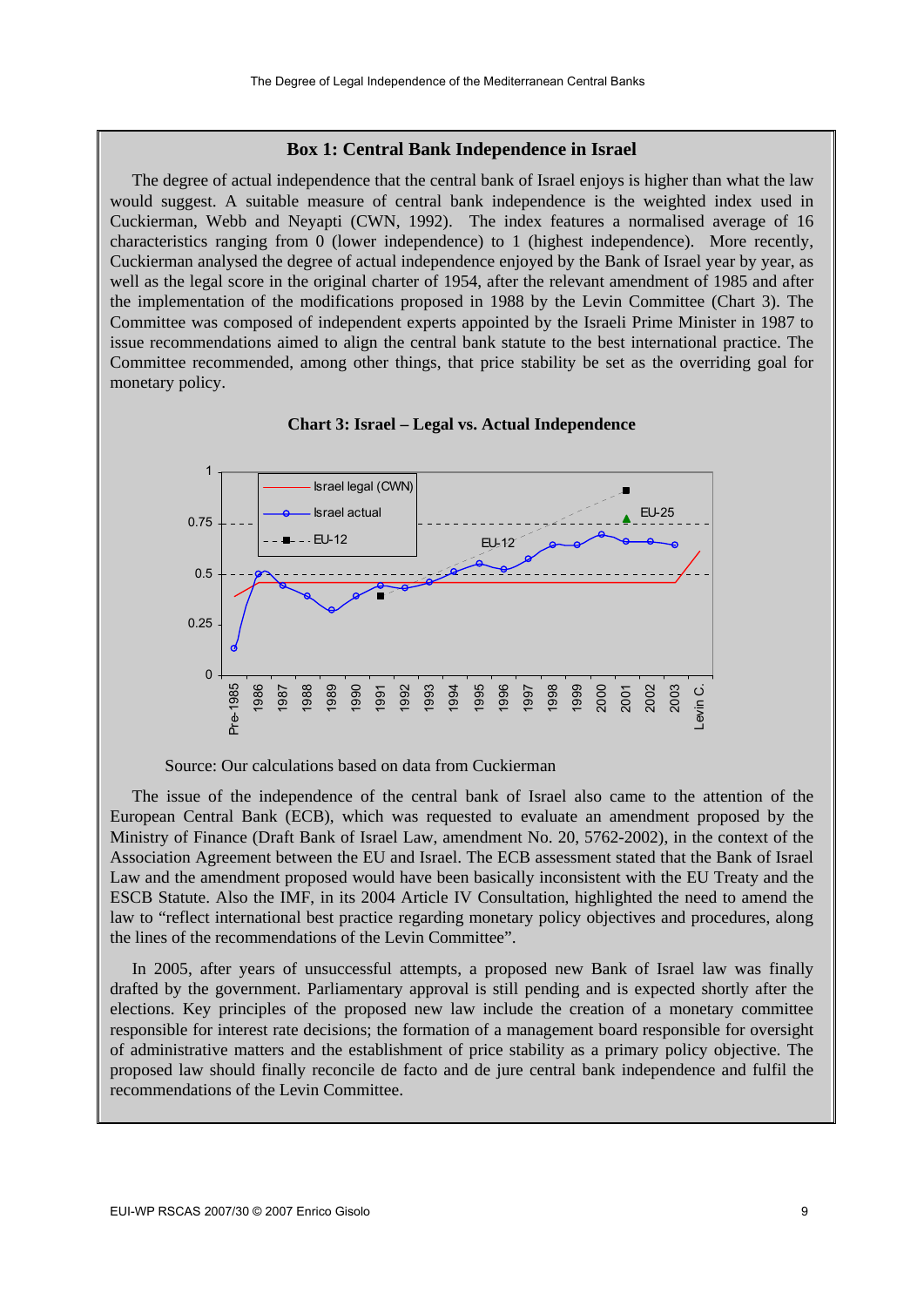

### **Fig. 4 – Legal Central Bank Independence: Objectives**

#### *Source: our calculations*

*Central bank objectives* – This dimension of the evaluation analyses the situation concerning economic policy and the financial system. As for economic policy, it is very near to the ECB definition of independence (that basically coincide with the fact that price stability is the overriding goal for monetary policy). The component relative to the financial system is based on the rationale that when the law attributes to an independent authority the supervision of the financial intermediaries, the autonomy of the central bank as regards the conduct of monetary policy is higher, because the monetary authority is not committed to different goals, potentially conflicting. Accordingly, the countries that recently joined the European Union (Malta, and Cyprus) as well as the candidate country of the area, Turkey, present the higher degree of autonomy, together with a Maghreb country, Tunisia, while all the other countries show an unsatisfactory independence as regards the determination of the objectives of monetary policy (fig. 4). This is also the ranking in total terms, since the second objective does not really discriminate among countries, with the notable exception of Lebanon.

The second aspect, the financial system, analyses if supervision is explicitly delegated to an autonomous agency, granting a better mark if this is the case. Nonetheless, it is not universally accepted that the fact that supervision is separated from the Central Bank is necessary for independence or better on effectiveness grounds<sup>4</sup>. Indeed, the ECB criteria on independence refers to this issue in the financial independence provisions, to state that the decisions made by supervisory authorities within the CB but through an independent decision-making the central bank should not endanger the finances of the Central as a whole.

1

<sup>4</sup> See, for example, Peek, Rosengren and Tootell (1999). "Is Bank Supervision Central To Central Banking?".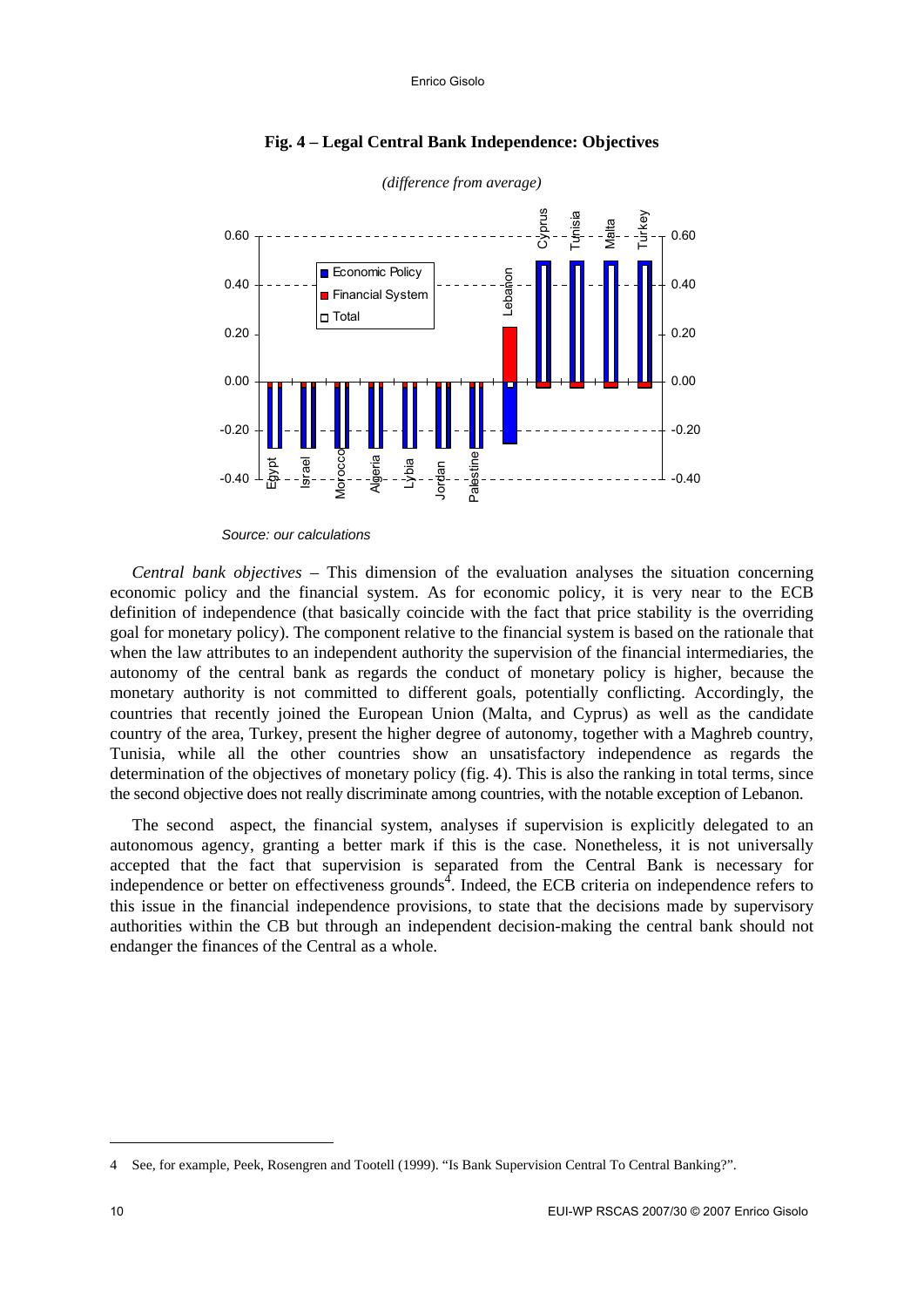

**Fig. 5 – Legal Central Bank Independence: Policy Formulation** 

*Source: our calculations* 

In fact in the present study this criteria does not tell us much, since all countries are ranked equally, because most of them are in charge of supervision themselves, or do not make a reference to the issue. The exception is Lebanon, who has established an independent Banking Control Commission. I considered this Commission could not be regarded as an "autonomous government agency" since its budget must be ratified by the Higher Banking Council, whose chairman is the Central Bank governor, and thus this conditioned financing could interfere with the conduct of its functions.

This is the reason why in total terms, Lebanon is around the average, but when adopting the "weighted criteria" according to the ECB independence assessment this exception diminishes in importance.

*Policy formulation* – Apart from the fact that long run price stability should be regarded as the prominent objective for monetary policy, an important component of central bank independence is the capacity to formulate concrete policies independently from the government. From this perspective, this criteria analyses the situation regarding monetary policy, foreign exchange policy, coordination in the establishment of policies and resolution of conflicts.

On global terms, Cyprus and Turkey show a satisfactory independence level, while Malta is slightly below the average, even if joining the European Union is likely to further insulate the implementation of monetary policy from excessive governmental pressures. Algeria and Jordan show as well a comparatively high degree of independence in policy formulation, while the legislation of the other countries seems to be more binding on this issue (see fig. 5). Palestine gets here a surprisingly high mark, but this fact is explained by a good law which sets clearly the Palestine Monetary Authority (PMA) responsibility in the conduct of the monetary and exchange rate policy, which is obviously not matched by reality; the PMA does not issue its own currency, so obviously we are referring here to a merely legal and not de facto autonomy.

Concerning the specific objective of Monetary Policy, there are subtle differences in the wording used by each Central Bank Law which hide differences in the degree of power of the Central Bank: the ranking goes from "outline" the monetary policy (Lebanon), to "shape" it (Israel), to "give its opinion" (Morocco).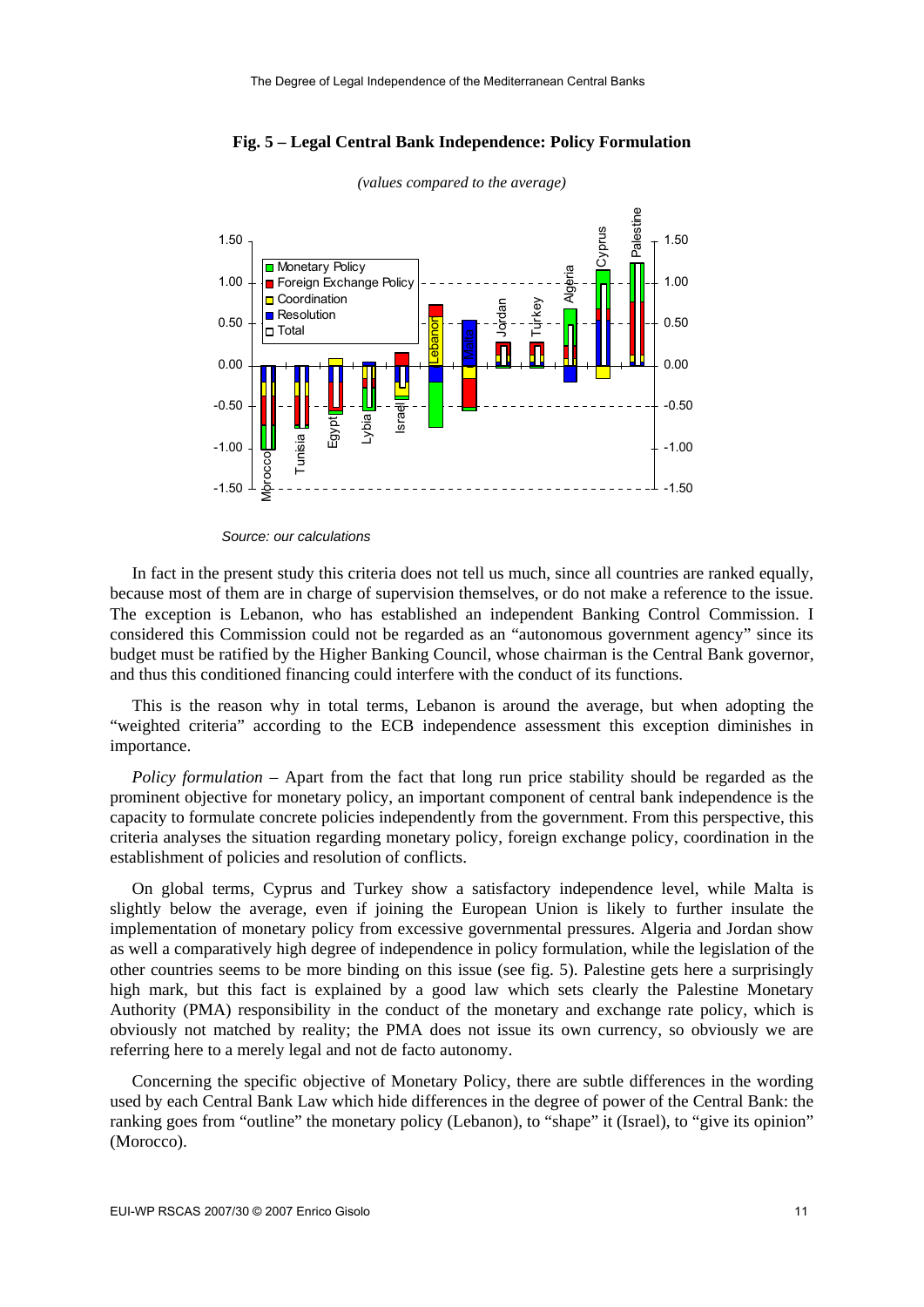#### Enrico Gisolo

*Political autonomy* – Political autonomy is the dimension that in this study presents the more ample range of scores, also due to the fact that it is the sum of two components: one relative to the position of the governor, the other one to the position of the other members of the board (figs. 6 and 7).



**Fig. 6 – Legal Central Bank Independence: Political Autonomy (Governor)** 

*Source: our calculations* 



*(difference from average)* 



*Source: our calculations*

As shown in previous fig. 1 and 2, the political autonomy is the only dimension that is globally negative for all countries, with the only notably exception of Algeria. The case of Algeria,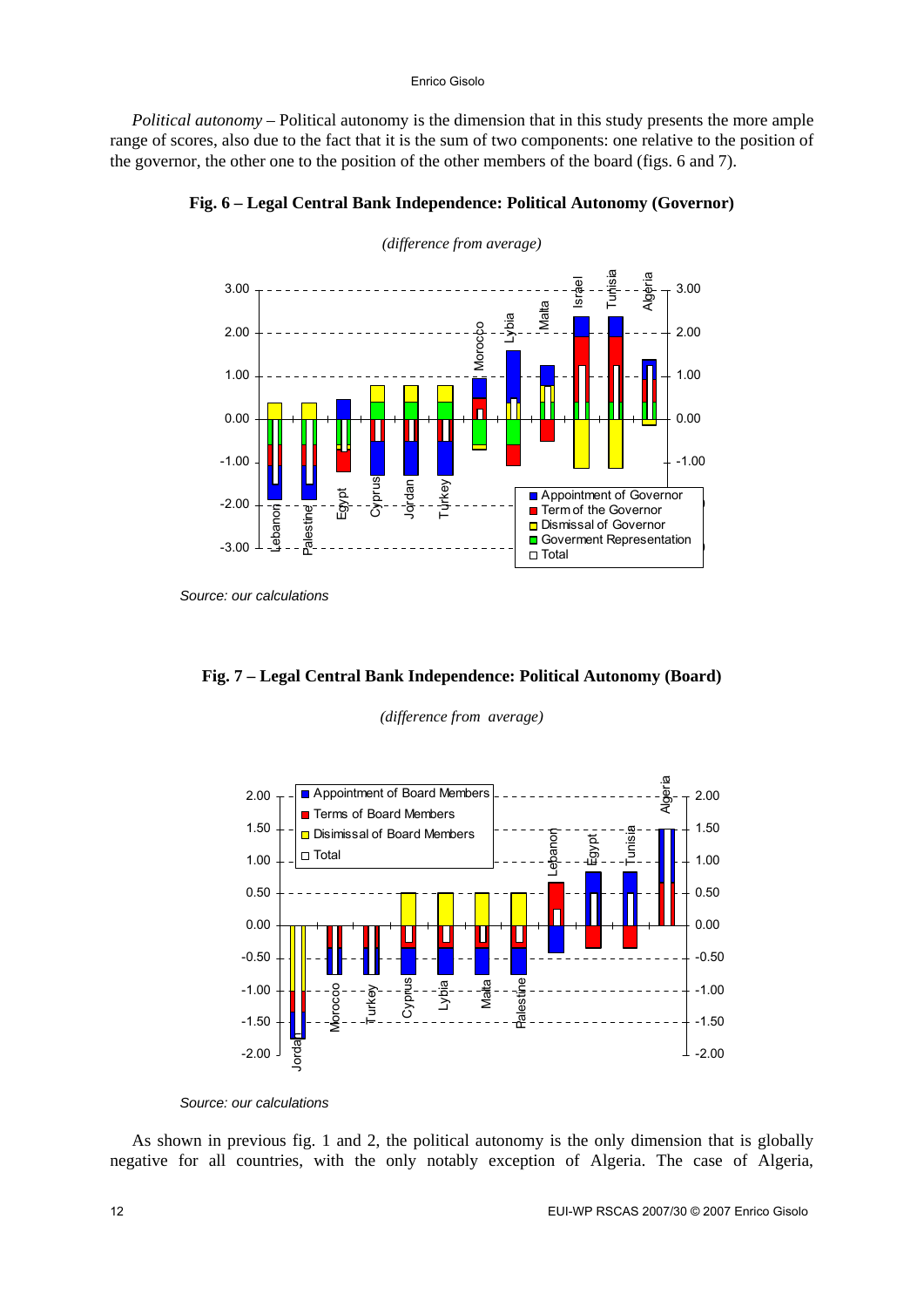nonetheless, could be nuanced taking into consideration that the fact that there is not a reference in the law to the term of office of the governor and vice-governors, and no reference to the grounds for dismissal plays in favour of Algeria because of the scores applied; I have evaluated these aspects with a "0", which mean that there is no legal reference in the law, while most other countries have negative scores on these issues. Nonetheless, since the articles mentioning the fixed term of office for the Governor and vice-governors were expressly deleted from the law in a reform that took place in 2001, we could consider here that the deletion in fact grants powers to the Executive to freely dismiss the governor and Board members at any time, and that their term is shorter or equal to that of the Executive, so the assessment when taking into consideration the legal background should be negative.

At the same time, EU members and the candidate country do not rank very high in this aspect, which reflects the methodological difference between the ECB criteria and the Gutiérrez ones concerning the term of office of the governor and Board of Governors and their appointments.

Israel has not been included in Fig. 7 since it is the only Central Bank in the region which does not have a Board of Governors, nor a Monetary Policy Committee.

As stressed before, legal indices of central bank independence are often incomplete and noisy indicators as laws are not able to specify explicitly the distributions of powers between the central banks and the political authorities under all contingencies (and, even when the laws are quite explicit, actual practices may deviate from them). Cuckierman (1992), for example, argues that legal independence measures may be a better proxy of effective independence in industrial countries than in emerging market economies. Thus, as an alternative, Cuckierman (1992) and Cuckierman et al. (1992) used as a proxy of (actual) central bank political independence in the '80s the actual average term of office of the governor, assuming that, at least above some threshold, the longer this term is, the higher is the independence of the central bank from politicians. Following this line of thinking, de Haan and Sturm (2001) built an extensive data set of the *turnover rate* (TOR)<sup>5</sup> of governors for 90 emerging market economies during the 1980s and the 1990s.

Fig 8 plots a TOR-based indicator (TOR<sub>av</sub>,- TOR<sub>n</sub>), namely the difference between the average TOR in the Mediterranean region and the TOR in each of the 12 Mediterranean countries considered in this study, as well as in the 90 emerging economies as a whole. By construction, positive values of this index correspond to higher political independence and vice versa. Besides the values for the entire period considered by de Haan and Sturm (2001), values for the two sub-periods 1980-1989 and 1990- 1998 are also reported. Countries are ordered, in ascendant order, following the value of the respective TOR-based indicator for the period 1980-1998. It is clear from fig. 8 that the overall figures for the Mediterranean region are better, in terms of central bank independence, compared to the whole sample of emerging economies (only Libya and Turkey show average figures worse than the average of the 90 emerging countries). While most of the countries have experienced an improvement of the degree of independence of the central bank from politics (that has been important in countries such as Algeria, Egypt, Israel and Tunisia), for Jordan, Malta and Syria, the opposite holds.

1

<sup>5</sup> This variable is equal to the average number of changes of governors per year, or , in other words, to the reciprocal of the average term of appointment)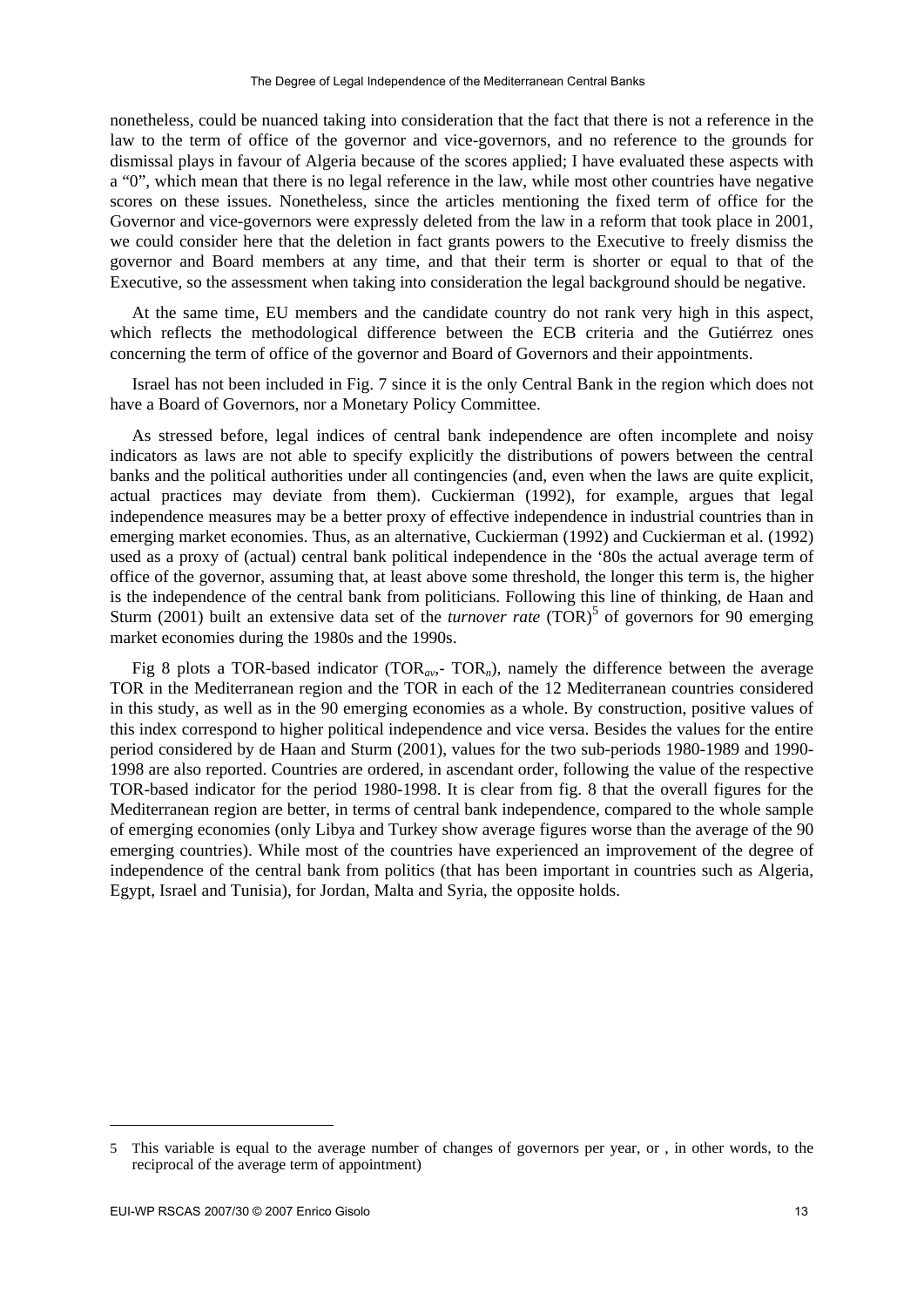

**Fig. 8 – Turnover Rate Of Governors (1980-1998)** 



*Source: our calculations on data reported in de Haan and Sturm (2001)* 

Furthermore, the TOR can be helpful to evaluate if there is a correlation between the indicator of legal political independence shown in figs. 6 and 7 and a measure of the actual degree of political independence, than can be proxied by the TOR-based indicator. Fig. 9 plots the dismissal of governor component of the political independence indicator, as well as the TOR-based 1980-96 indicator.





*Source: our calculations*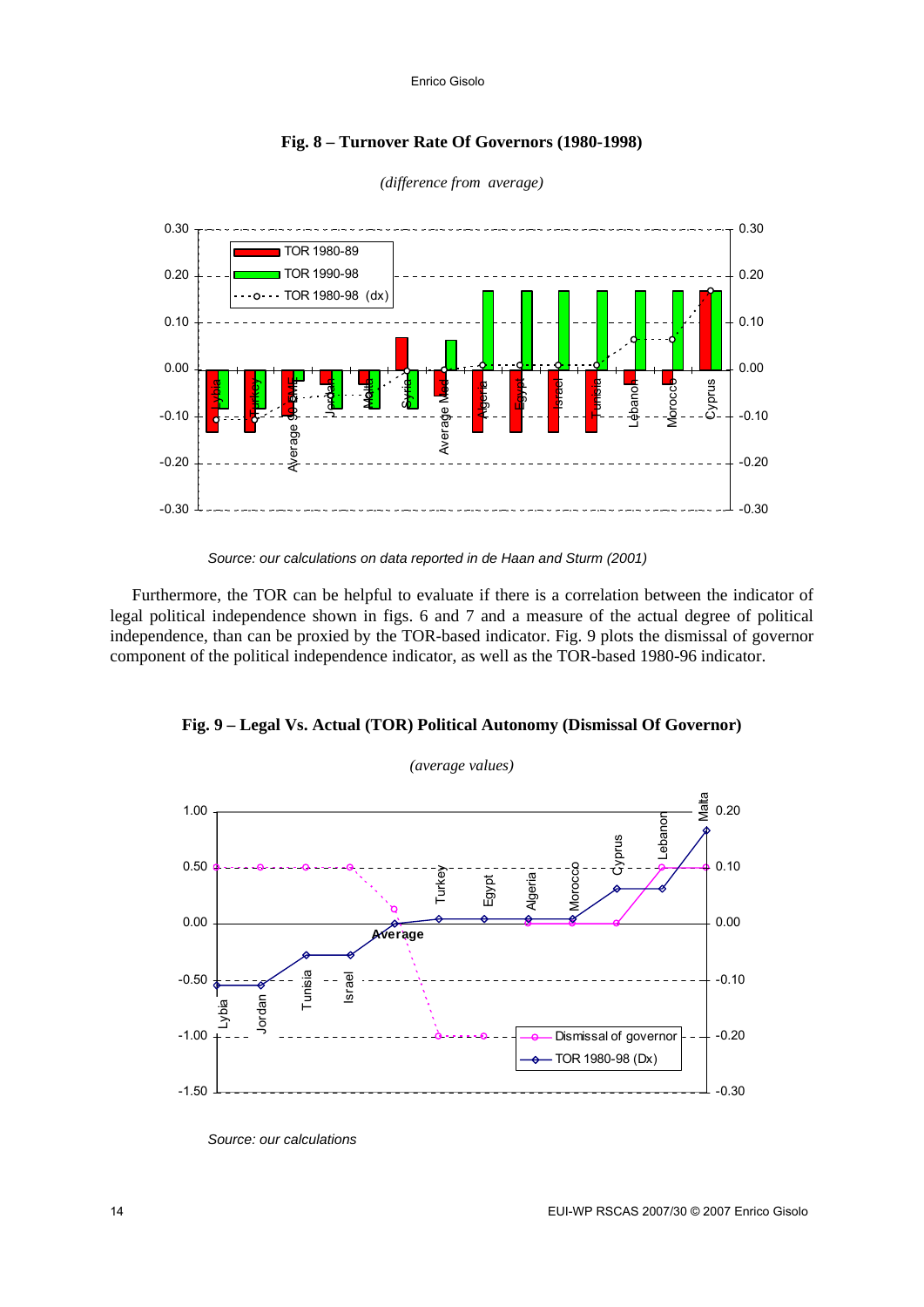It is worth noting that the countries considered can be clearly split in two sub samples: Algeria, Morocco, Cyprus, Lebanon and Malta present a positive correlation between the turn over of the governor and the relative legal provisions, while the other countries show a negative correlation. In particular Libya, Jordan, Tunisia and Israel show a turnover rate of governor comparatively higher that the one that would have been implied by the legal framework, while the opposite holds for Turkey and Egypt.

*Economic autonomy* – As regards the economic autonomy attributed by law (which basically coincide with the owning of a dedicated capital, the independence of judgment in financing the government and the possibility to freely operate on the capital markets by the central banks) the Mediterranean sample is nearly equally spit in two sub-samples. Lebanon, Palestine, Tunisia, Turkey, Egypt and Cyprus seem to enjoy the highest level of economic independence, while Jordan, Libya, Malta, and, to a larger extent, Morocco and Israel present a level of legal economic independent below the average (fig. 10). Nonetheless, the situation in Morocco in this regard is about to change according to the new law which is being elaborated.





#### *(difference from average)*

Lebanon ranks first here because it is the only country that states that the Central Bank cannot operate with non-financial institutions (quasi-fiscal activities) and also establishes clear limits to the credit to government, which is only allowed in extraordinary circumstances and subject to safeguards.

*Accountability* – According to the index used in the present work, the majority of central banks present a satisfactory (above average) level of accountability, intended in terms of publication of statements and audit procedures. The EU member countries, together with Turkey, rank first in this criteria. Tunisia, Lebanon, Morocco, Algeria and Libya appear to be, on the contrary, scarcely accountable.

*Source: our calculations*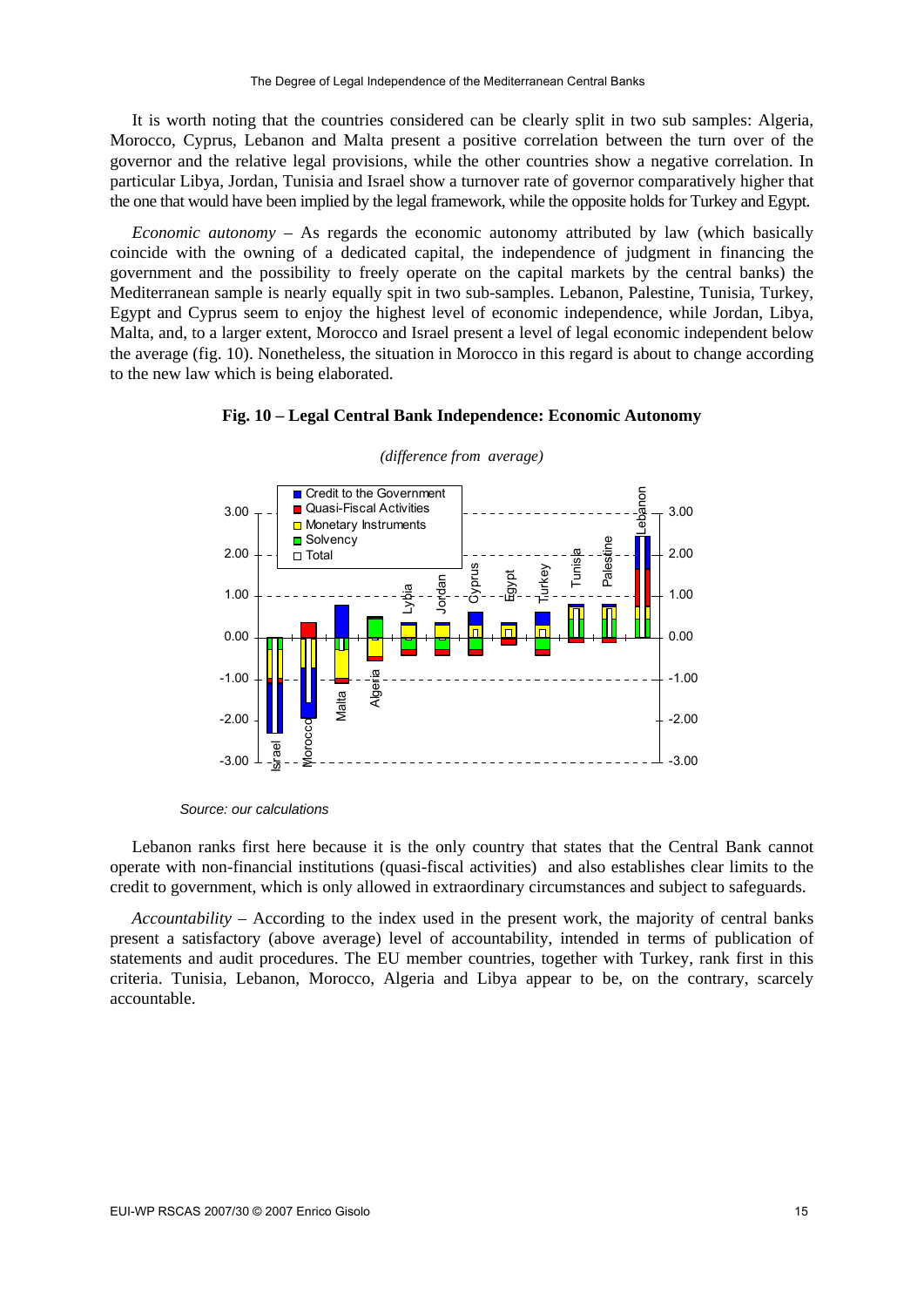

### **Fig. 11 – Legal Central Bank Independence: Accountability**

#### **4. The Macroeconomic Impact of Central Bank Independence**

The previous part of this paper reports the results of an extensive analysis of the charter of the central banks of the southern shore of the Mediterranean Sea and thus give a picture of the degree of central bank legal independence in the area. Nevertheless, as stated above, legal independence does not necessarily imply actual independence, at least in the short run. To assess preliminary to which extent legal independence may correspond to actual a correlation analysis of the calculated independence indicator and the average inflation in the past ten years may prove to be useful. The result of such an analysis are reported in fig. 12 that plots the independence indicator and the last ten years average inflation rate<sup>6</sup>.

As mentioned, the central bank of Israel enjoys a degree of actual independence higher than the one suggested by the legal indicators. Bearing in mind this consideration, fig. 12 clearly shows how amongst the central banks of countries of the Barcelona Process for which data are both reliable and comparable, we can identify a group of 5 which shows the expected correlation between the legal independence indicator and the inflation fighting attitude (Egypt, Israel, Cyprus, Malta and Tunisia), two central banks whose actual anti-inflation behaviour seems greater that the one implied by the legal indicator (Jordan and, even more, Morocco). On the contrary, Algeria exhibits a higher-than-expected middle-run inflation rate when compared to the legal independence enjoyed by its central bank.

-

*Source: our calculations* 

<sup>6</sup> Data are taken from the International Financial Statistics (IFS) of the International Monetary Fund. Due to non-availability or very poor quality of the data reported for inflation and GDP growth in the last available version of the IFS, Palestine, Lebanon and Libya have been excluded from the present analysis. Turkey has bee excluded as well because available data, although reliable, show an iperinflation pattern, not common to the area, that only very recently seems to have come to an end.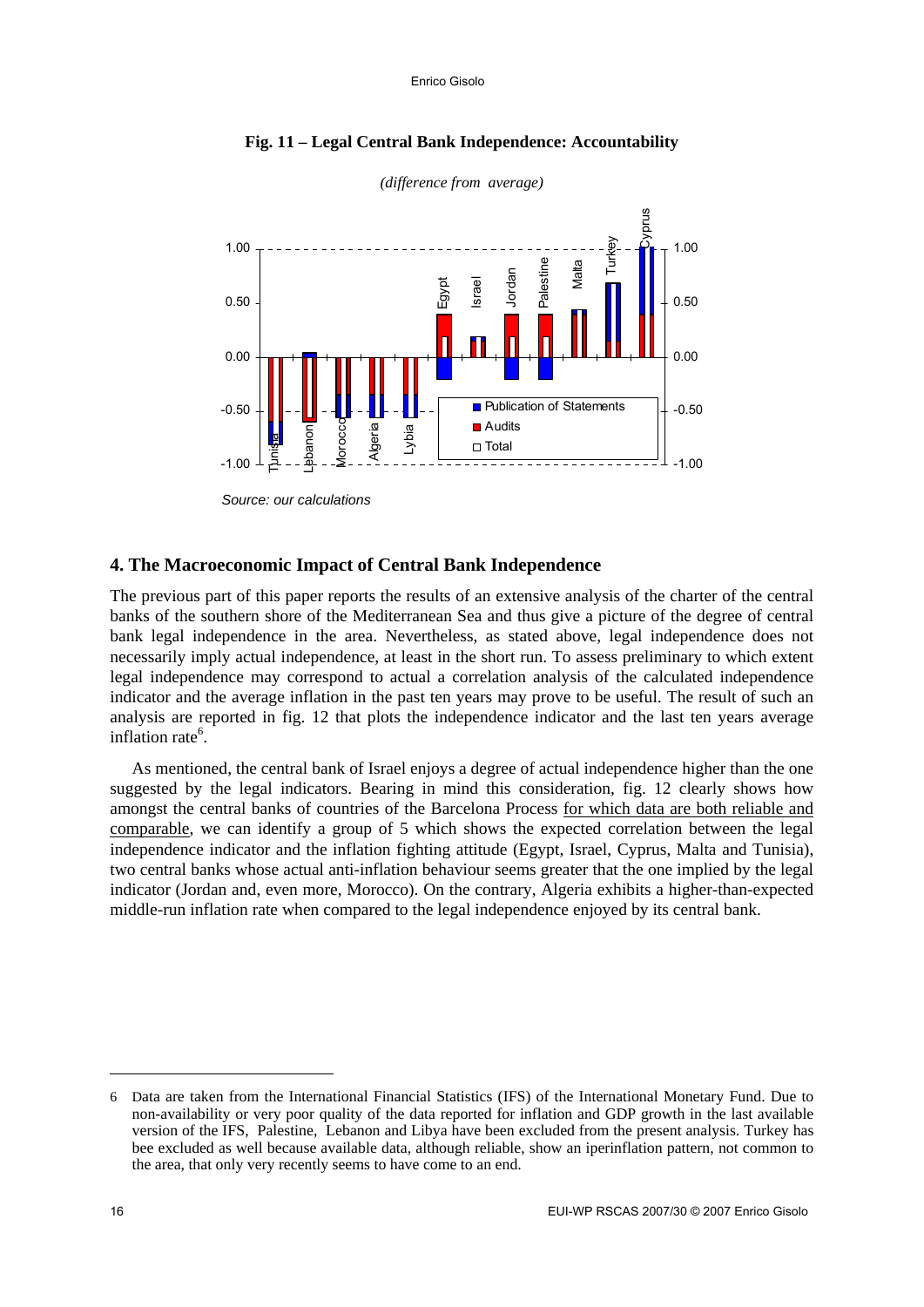#### **Fig. 12 - Legal Independence vs. Recorded Inflation**



*(index and ten year average)* 

*Note: data are expressed in differences from the average. Source: elaboration on IFS data (IMF).* 

To the extent in which the middle-run inflation rate can be considered a rough indicator for the degree of conservativeness (inflation-fighting commitment) of a central bank, fig. 12 can help identifying which are the more conservative monetary authorities of the area with regard to the legal framework in which they operate.

Similar conclusions can be drawn comparing the legal independence indicators with a measure of the medium term excess money growth (EMG), defined as the last ten year average difference between the growth rate of quasi-money and the one of GDP (as in fig. 13). EMG is highly correlated with inflation, as arguable, except for Morocco and Jordan where a relatively high EMG has led to a relatively low inflation. This may imply a different interpretation of the behaviour of the local central banks: they may have actually pursued an expansionary monetary policy that has only partially translated on prices due to some deflationary pressures. In other words, they may have not been as conservative as the analysis of medium term inflation could suggest.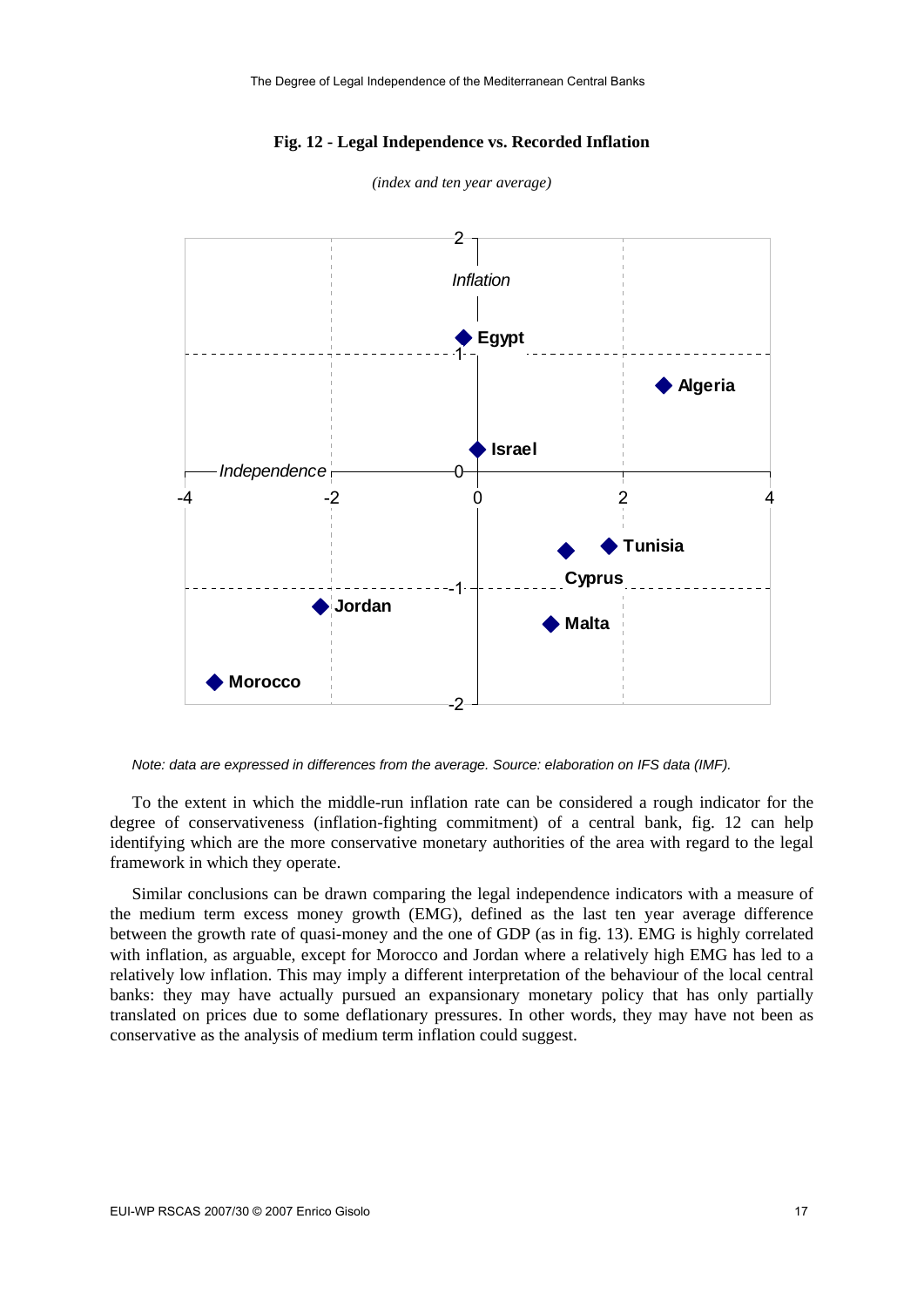



*(index and ten year average)* 

*Source: our elaboration on data from IFS of the IMF.* 

Notwithstanding the fact that the economic theory does not present any conclusive argument in favour of the view that inflation, at least within common recorded values, may lower growth, there is a quite widespread consensus on that fact that when inflation is under control, the market's uncertainties are reduced, the price formation mechanisms is thus more effective and, as a consequence (provided that the market mechanism are working) the resulting better allocation of resources (through price adjustments) should foster long-run growth. The evidence from the last ten years in the countries considered does not contradict the common understanding (fig. 14). In fact, if we exclude Algeria, where prolonged episodes of civil war during the last decade have reduced mid-term growth rates, a trade-off seems to exist between the ten years average inflation rate and the same-period growth rate. A relevant exception seem to be represented by Egypt, at least if we do not consider the high devaluation of the currency occurred in 2003, which contributed to the vigorous recent raise of inflation.

The available data suggest that a strong commitment in reducing inflation seem to be conductive to a better long term macroeconomic performance: except from Malta, where a relative low inflation seems not to have implied a faster growth, the expected relation between long run inflation and growth seem to be verified in the majority of the countries considered.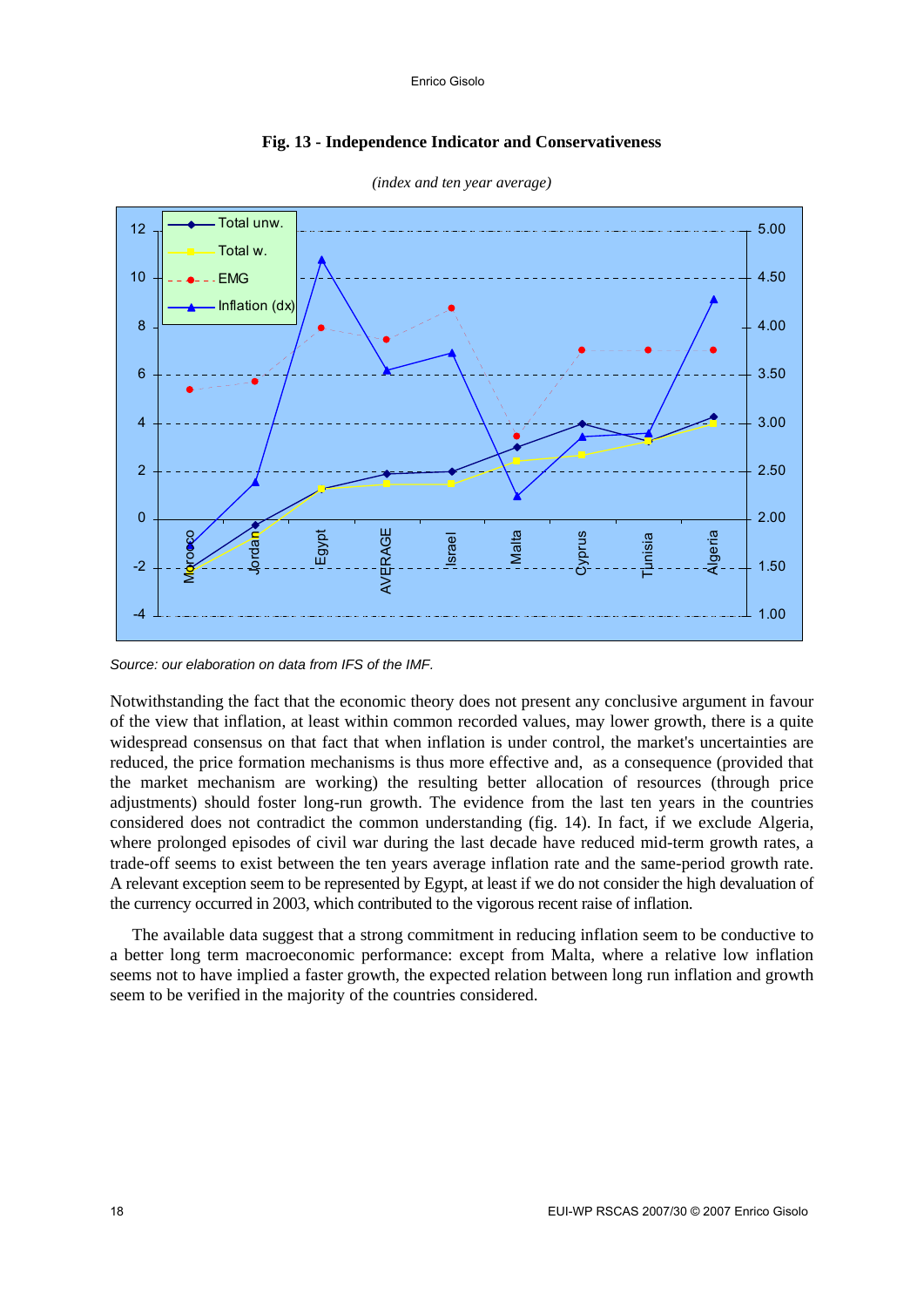#### **Fig. 14 - Inflation vs. Growth**



*(index and ten year average)* 

*Note: data are expressed in differences from the average Source: elaboration on IFS data (IMF).*

#### **5. Concluding Remarks**

Central bank independence, as resulting from the provisions of law, has been analyzed, also in its relation with the overall macroeconomic performance by a number of studies. Notwithstanding arguments against that, there is a broad consensus on the fact that central bank independence should positively reflect (at least in industrialized countries) on fighting inflation attitude, and thus foster growth. The nexus between *de jure* central bank independence and its possible macroeconomic implications have been far less explored for emerging economies, even if some recent attempts have contributed to shed some light on this also in developing areas, including Latin America, Baltic and the CIS Republics, Eastern and South-Eastern Europe. Nevertheless, an assessment of central bank independence for the countries of the Barcelona Process had not been conducted so far. The present work represents a first investigation of the situation in this area. From a country-side point of view, the present study shows that very few laws succeed in reaching a balanced equilibrium between all the aspects of independence. Indeed, even the countries that have a positive assessment and that usually rank among the firsts for all criteria, such as Cyprus and Malta, show noticeable exceptions; for example, Cyprus ranks number 9 in the case of the Political Autonomy-Governor, and Malta ranks number 10 in the Economic Autonomy. The same could be said as regards Tunisia, which ranks always number 2 or 3 except for two important exceptions in which it is nearly the last country in the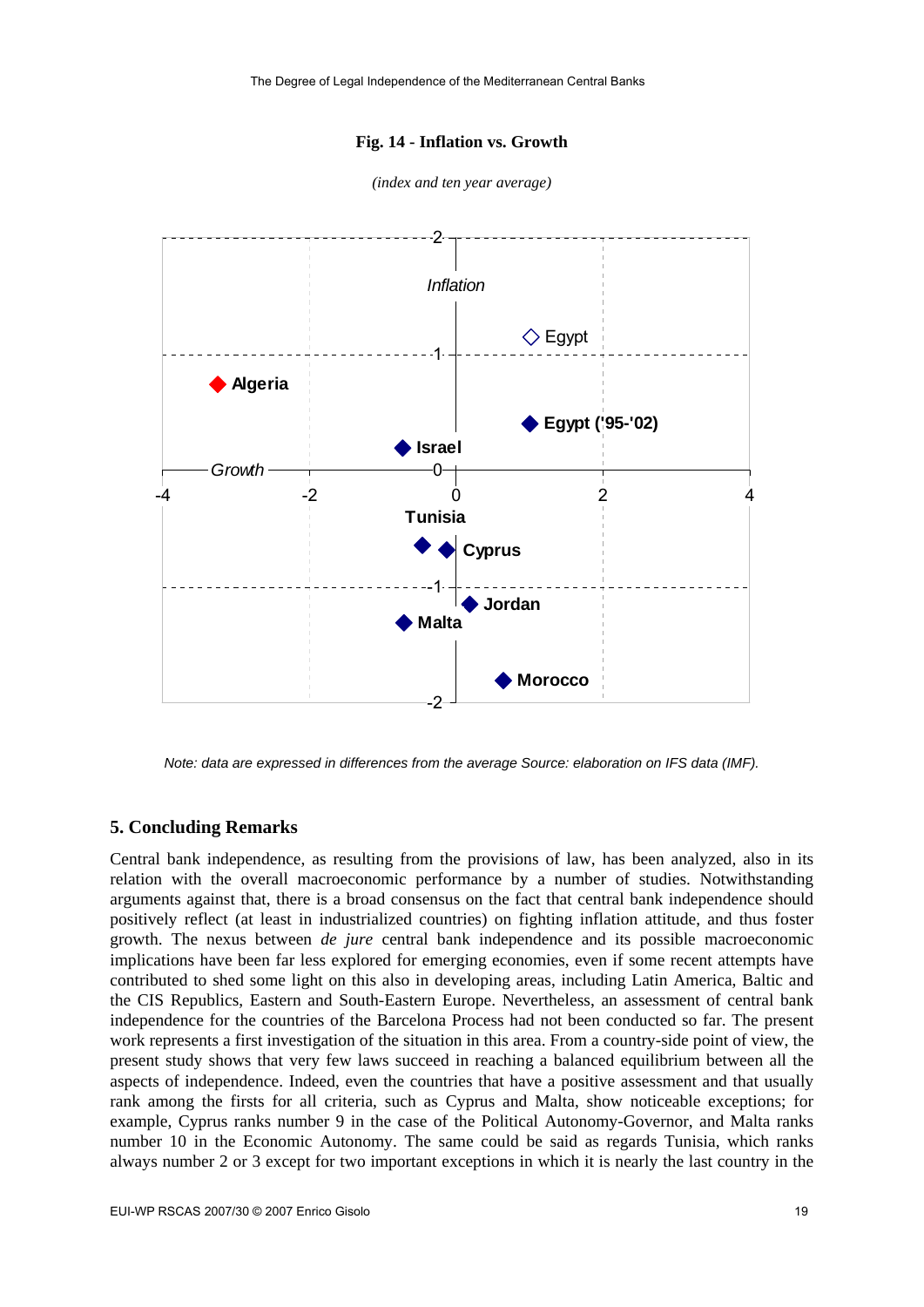#### Enrico Gisolo

list: Policy Formulation (number 11) and Accountability (last one, number 12). Lebanon could be considered an average country, with two exceptions: it is the last one in the assessment of the Political Autonomy of the Governor, and the first one in the Economic Autonomy. The same could be said about the Palestine Monetary Authority, with exceptions; it ranks first concerning Policy Formulation. At the lower rank in the sample, we find Egypt, Jordan, Libya and Morocco.

The main achievements of the assessment of the degree of central bank independence seem to be the following:

- 1. Looking at the legal independence situation, as stated in the central bank laws, the Mediterranean countries show a diverse picture, sometimes counterintuitive if compared to the common wisdom;
- 2. Looking at one possible but rough indicator of actual independence, as well as taking into consideration the deeply studied case of Israel, legal independence does not always appear in line with the *de facto* situation;
- 3. The Mediterranean countries that recently joined the European Union (Cyprus and Malta) and Turkey, that has been recognized a candidate country status, do not always show the best degrees of legal or actual independence, even when the indicator proposed by this study is adjusted to match the Treaty compliance criteria;
- 4. Central Bank independence is a "hot" issue for the region; many central banks of the area have recently amended their Statutes with a view to achieving more independence.

A preliminary analysis on the impact of central bank independence on macroeconomic variables can lead to the following conclusions:

- 1. The legal independence indicators proposed by this study seem to adequately capture the effective degree of independence and appear also to be to some extent correlated to the conservativeness of each central bank;
- 2. Pursuing a low inflation rate appears to be a suitable policy indication for the countries of the Barcelona Process also having in mind possible positive repercussions on long term growth;
- 3. Even if the reaction functions of the central bank of the area may have indeed been similar, the pass through to prices (and the effects on growth) of monetary policy actions may have followed country specific paths. This fact points out to the need of tailor adequately monetary policy to each single country situation while pursuing an inflation fighting objective.

Further research is needed to better understand in which extent the actual situation is coherent with the legal picture, even if this effort presents non trivial challenges, mainly due to lack of detailed information on internal procedures and unofficial agreements and relationships. An immediate fields for further research on the central bank profession attitude in the Mediterranean region could be a better assessment of other features of the central banks of the area (e.g. the degree or 'conservativeness' or, in other words, of the inflation-fighting commitment) and, consequently, a more in-depth exploration of the relationship between the features of the single central banks and the respective country specific macroeconomic developments.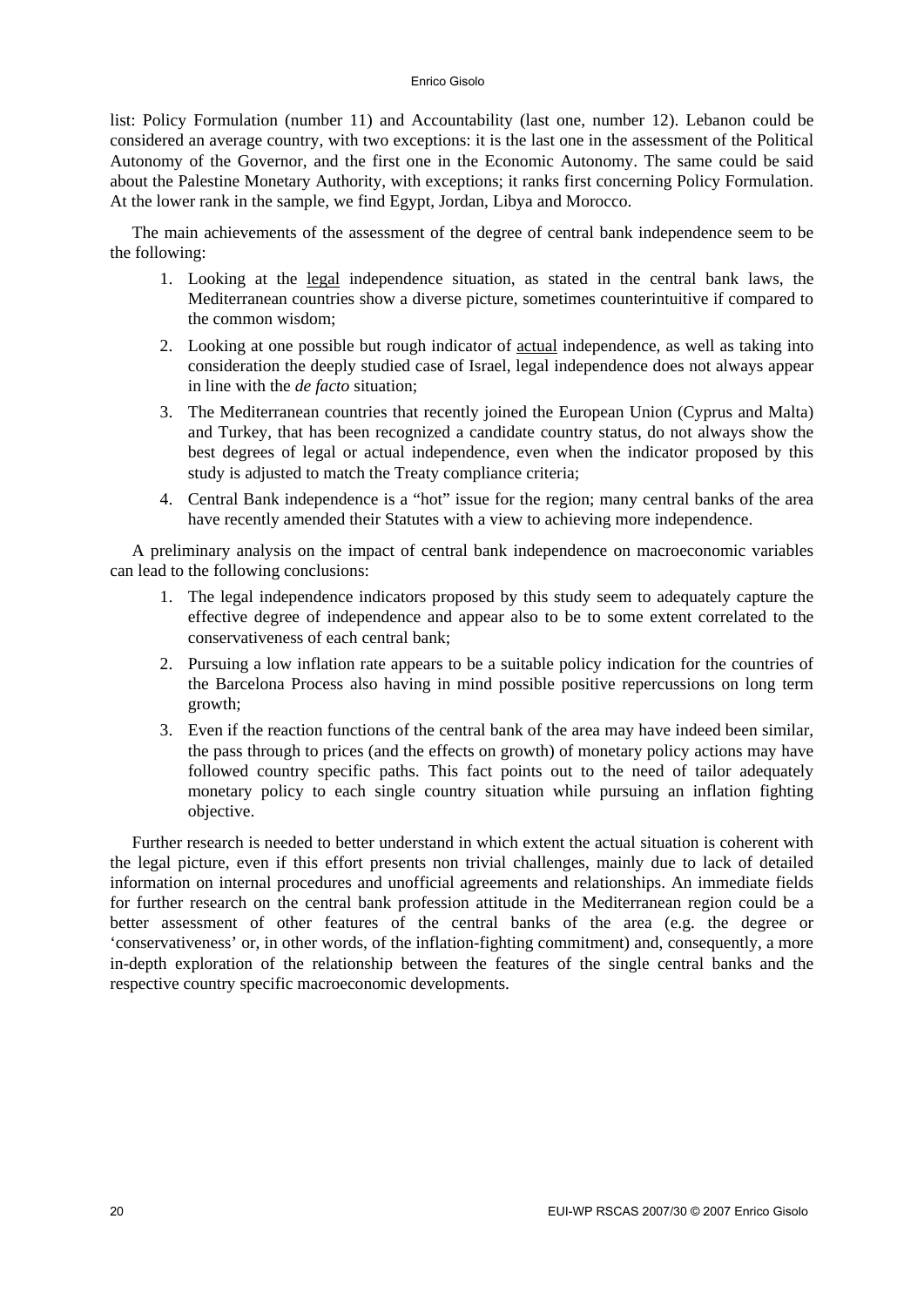## **References**

- Alesina A. (1988). Macroeconomics and Politics. NBER Macroeconomic Annual. Cambridge UK: Cambridge University Press.
- Beblavy, M. (2003). Central bankers and central bank independence. Scottish journal of Political Economy, Vol. 50, No 1, February.
- Campillo, M. and J.A Miron (1997). "Why does inflation differ across countries?", in Romer, C. and D. Romer, eds. Reducing Inflation: Motivation and Strategy. Chicago University Press
- Cuckierman, A. (1992). Central Bank Strategy, Credibility and Independence. Cambridge, MA: MIT Press.
- Cuckierman, A. (2003). Legal, Actual and Desirable independence: A Case Study of the Bank of Israel, *mimeo*, 10 December 2003, Tel Aviv
- Cuckierman, A., Webb, S.B. and Neyapti, B. (1992). Measuring the independence of central banks and its effect on policy outcomes. World Bank Economic Review, 6,3, pp.353-8
- De Haan, J., Leertouwer E., Meijer E. and T.J. Wansbeek (2002). Measuring central bank independence: a latent variable approach. Scottish Journal of Political Economy, …
- De Haan, J. and Kooi, W.J. (2000). Does Central Bank Independence Really Matter? New evidence for developing countries using a new indicator. Journal of Banking and Fiannce, Vol. 24, 643-64.
- Dvorsky, S. (2000). Measuring Central Bank Independence in selected transition countriesand the Disinflation Process. Bank of Finland Institute for Economies in transition, BOFIT Discussion Paper, No. 13.
- Eijffinger, S.C. and Schaling, E. (1992). Central Bank Independence: Criteria and Indices, Research Memorandum N. 548. Department of economics, Tilburg University.
- Grilli, V., Masciandaro, D. and Tabellini, G. (1991). Political and monetary institutions and public financial policies in the industrial countries, Economic Policy, 13, pp. 341-92
- Gutierrez, E. (2003). Inflation, Performance and Constitutional Central Bank Independence: Evidence from Latin American and the Caribbean. IMF Working Paper 03/53
- Lybek, (1999). Central Bank Autonomy, and Inflation and Output Performance in the Baltic states, Russia, and Other Countries of the Former Soviet Union, 1995-97. IMF Working Paper 99/4
- Sturm, J. and J. de Haan (2001). Inflation in developing countries: does central bank independence matter? New evidence based on a new data set. *Mimeo*, Department of economics, University of Groningen, the Netherlands

Enrico Gisolo Bank of Italy and University of Rome Tor Vergata enrico[.gisolo@bancaditalia.it](mailto:gisolo@bancaditalia.it)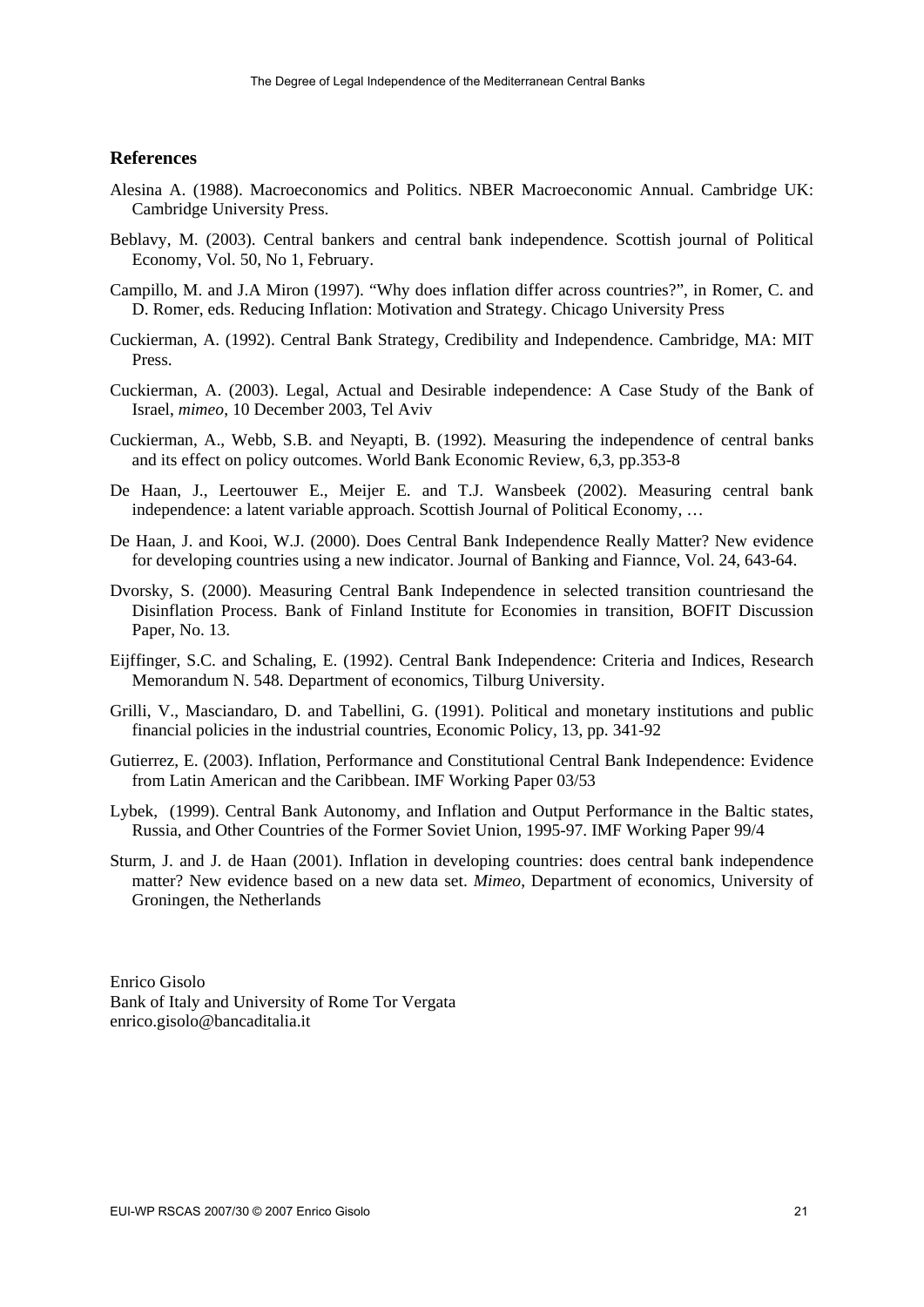|                                           |                                            |                          | <b>Appendix 1</b>        |                                            | Unweighted                                                               |                         |                                | and weighted central bank independence scores |                          |                                   |                          |                          |                               |         |
|-------------------------------------------|--------------------------------------------|--------------------------|--------------------------|--------------------------------------------|--------------------------------------------------------------------------|-------------------------|--------------------------------|-----------------------------------------------|--------------------------|-----------------------------------|--------------------------|--------------------------|-------------------------------|---------|
| 22                                        | Unweighted                                 | Cyprus                   | <b>Egypt</b>             | Isra                                       | Lebanon                                                                  | <b>Morocco</b>          | Tunisia                        | <b>Algeria</b>                                | Lybia                    | <b>Malta</b>                      | Jordan                   | Palestine                | Turkey                        | Average |
|                                           | <b>Central Bank Objectives</b>             |                          |                          |                                            |                                                                          |                         |                                |                                               |                          |                                   |                          |                          |                               |         |
|                                           | Economic Policy                            | $\overline{\phantom{0}}$ | 0.25                     | ю<br>$\frac{2}{3}$                         | 0.25                                                                     | 0.25                    |                                | 0.25                                          | 0.25                     |                                   | 0.25                     | 0.25                     |                               | 0.50    |
|                                           | Financial System                           | $\circ$                  | $\circ$                  | $\circ$                                    | 0.25                                                                     | $\circ$                 | $\sim$ 0 $\sim$                | $\frac{0}{25}$                                | $\circ$                  | $\sim$ 0 $\sim$                   | $\circ$                  | $\circ$                  | $\sim$ 0 $\sim$               | 0.02    |
|                                           | Total                                      | $\overline{\phantom{a}}$ | 0.25                     | 5<br>$\overline{c}$                        | 0.5                                                                      | 0.25                    |                                |                                               | 0.25                     |                                   | 0.25                     | 0.25                     |                               | 0.52    |
|                                           | Policy Formulation                         |                          |                          |                                            |                                                                          |                         |                                |                                               |                          |                                   |                          |                          |                               |         |
|                                           | Monetary Policy                            | $\overline{\phantom{0}}$ | 0.5                      |                                            | $\circ$                                                                  | 0.25                    | $\frac{5}{2}$                  | $\leftarrow$                                  | 0.25                     | 0.5                               | 0.5                      | $\overline{\phantom{0}}$ | 0.5                           | 0.54    |
|                                           | Foreign Exchange Policy                    | $\overline{0}$           | $\circ$                  | $\begin{array}{c} 5 \\ 0 \\ 0 \end{array}$ | $\frac{6}{2}$                                                            |                         |                                | - 0<br>0                                      | 0.25                     |                                   | 0.5                      | $\overline{ }$           | 0.5                           | 0.35    |
|                                           | Coordination                               | $\circ$                  | 0.25                     | $\circ$                                    | 0.75                                                                     | $\circ$ $\circ$ $\circ$ | $\circ$ $\circ$ $\circ$        | 0.25                                          | $\circ$                  |                                   | 0.25                     | 0.25                     | 0.25                          | 0.17    |
|                                           | Resolution                                 | 0.75                     | $\circ$                  | $\circ$                                    | $\circ$                                                                  |                         |                                |                                               | 0.25                     | 0.75                              | 0.25                     | 0.25                     | 0.25                          | 0.21    |
|                                           | Total                                      | 2.25                     | 0.75                     | $\overline{\phantom{a}}$                   | 1.25                                                                     | 0.25                    | 0.5                            | 0.75                                          | 0.75                     | 1.25                              | 1.5                      | 2.5                      | 1.5                           | 1.27    |
|                                           | <b>Political Autonomy</b>                  |                          |                          |                                            |                                                                          |                         |                                |                                               |                          |                                   |                          |                          |                               |         |
|                                           | Appointment of Governor                    | 7                        | 0.25                     | ю<br>$\frac{2}{3}$                         |                                                                          | 0.25                    |                                | 0.25                                          | $\overline{\phantom{0}}$ | 0.25                              |                          |                          |                               | $-0.27$ |
|                                           | Term of the Governor                       | $\nabla$                 | $\overline{\mathbb{Y}}$  | $\leftarrow$                               |                                                                          |                         |                                |                                               | $\overline{a}$           | $\nabla$                          | F F                      |                          | $\frac{a}{1}$ 7 $\frac{a}{1}$ | $-0.50$ |
|                                           | Dismissal of Governor                      | 0.5                      | $\circ$                  | $\nabla$                                   | $\frac{a}{b}$ 7 7                                                        | $O$ $O$ $T$             | $rac{25}{0}$ + $\frac{1}{1}$ 0 | $\circ$ $\circ$ $\circ$                       | 0.5                      | 0.5                               | 0.5                      | $\frac{a}{b}$ 7 7        |                               | 0.13    |
|                                           | Goverment Representation (in<br>the Board) | $\circ$                  | $\overline{\mathbb{F}}$  | $\circ$                                    | $\overline{\mathcal{L}}$                                                 |                         |                                |                                               | $\nabla$                 | $\circ$                           | $\circ$                  | $\nabla$                 | $\circ$                       | $-0.42$ |
|                                           | Total                                      | $-1.5$                   | $-1.75$                  | φ<br>$\overline{0.2}$                      | $-2.5$                                                                   | 0.75                    | 0.25                           | 0.25                                          | -0.5                     | $-0.25$                           | $-1.5$                   | $-2.5$                   | $-1.5$                        | $-1.00$ |
|                                           | <b>Political Autonomy</b>                  |                          |                          |                                            |                                                                          |                         |                                |                                               |                          |                                   |                          |                          |                               |         |
|                                           | Appointment of Board Members               | 7                        | 0.25                     | ō<br>$\overline{0}$                        |                                                                          |                         | 0.25                           | 0.25                                          | ٣                        | $\overline{\mathbf{r}}$           | $\overline{\mathbb{F}}$  | 7                        |                               | 0.58    |
|                                           | Terms of Board Members                     | $\nabla$                 | $\overline{\mathbb{F}}$  | $\overline{\phantom{a}}$                   |                                                                          | 770                     | $\overline{r}$ o               | $\circ$ $\circ$                               | $\overline{a}$           | $\nabla_{\!\! \! \! \! \text{r}}$ | $\overline{L}$           |                          | 770                           | $-0.67$ |
|                                           | Disimissal of Board Members                | $0.\overline{5}$         | $\circ$                  | ŗ                                          | $\begin{array}{ccccc}\n\hline\n\tau & \circ & \circ & \tau\n\end{array}$ |                         |                                |                                               | 0.5                      | 0.5                               | $\overline{a}$           | $-7.5$                   |                               | 0.00    |
|                                           | Total                                      | $-1.5$                   | $-0.75$                  | يا<br>$\overline{c}$                       |                                                                          | Ņ                       | $-0.75$                        | 0.25                                          | $-1.5$                   | -1.5                              | <u>ှာ</u>                | $-1.5$                   | Ņ                             | $-1.25$ |
|                                           | Economic Autonomy                          |                          |                          |                                            |                                                                          |                         |                                |                                               |                          |                                   |                          |                          |                               |         |
|                                           | Credit to the Government                   | 0.5                      | 0.25                     | Т                                          | $\overline{\phantom{0}}$                                                 | $\overline{\mathbb{Y}}$ | 0.25                           | 0.25                                          | 0.25                     | $\sim$ 0                          | 0.25                     | 0.25                     | $\frac{5}{0}$                 | 0.21    |
|                                           | Quasi-Fiscal Activities                    | $\circ$                  | $\circ$                  | $\circ$ $\circ$                            |                                                                          | 0.5                     |                                | $\circ$                                       |                          |                                   | $\circ$                  |                          | $\circ$                       | 0.13    |
|                                           | Monetary Instruments                       | $\leftarrow$             | $\overline{\phantom{m}}$ |                                            | $\tau$ $\tau$ $\tau$                                                     | $\circ$                 | $\circ$ $\sim$ $\sim$          | 0.25                                          | $0 - \frac{1}{25}$       | $\circ$                           | $\overline{ }$           | $\circ$ $\sim$ $\sim$    | $\overline{ }$                | 0.69    |
|                                           | Solvency                                   | 0.25                     | $\overline{0}$           | Б<br>$\frac{2}{3}$                         |                                                                          | $\overline{0.5}$        |                                | $\overline{\phantom{a}}$                      |                          | 0.25                              | 0.25                     |                          | 0.25                          | 0.54    |
|                                           | Total                                      | 1.75                     | 1.75                     | $-0.75$                                    | 4                                                                        | $\circ$                 | 2.25                           | 7.5                                           | 1.5                      | 1.25                              | 1.5                      | 2.25                     | 1.75                          | 1.56    |
|                                           | Accountability                             |                          |                          |                                            |                                                                          |                         |                                |                                               |                          |                                   |                          |                          |                               |         |
|                                           | Publication of Statements                  |                          | $\circ$                  | 5<br>$\frac{2}{3}$                         | 0.25                                                                     | $\circ$                 | $\circ$ $\circ$                | $\circ$                                       | $\circ$                  | 0.25                              | $\circ$                  | $\circ$                  | 0.75                          | 0.21    |
|                                           | Audits                                     |                          | $\overline{\phantom{0}}$ | ര<br>$\overline{0.7}$                      | $\circ$                                                                  | 0.25                    |                                | 0.25                                          | 0.25                     | $\leftarrow$                      | $\overline{\phantom{0}}$ |                          | 0.75                          | 0.60    |
| EUI-WP RSCAS 2007/30 @ 2007 Enrico Gisolo | Total                                      | $\sim$                   |                          |                                            | 0.25                                                                     | 0.25                    | $\circ$                        | 0.25                                          | 0.25                     | 1.25                              | $\overline{\phantom{a}}$ |                          | 1.5                           | 0.87    |
|                                           | <b>TOTAL SCORE</b>                         | 4                        | 1.25                     | $\mathbf{\Omega}$                          | 2.5                                                                      | Ņ                       | 3.25                           | 4.25                                          | 0.75                     | w                                 | $-0.25$                  | $\sim$                   | 2.25                          | 1.92    |
|                                           |                                            |                          |                          |                                            |                                                                          |                         |                                |                                               |                          |                                   |                          |                          |                               |         |

Enrico Gisolo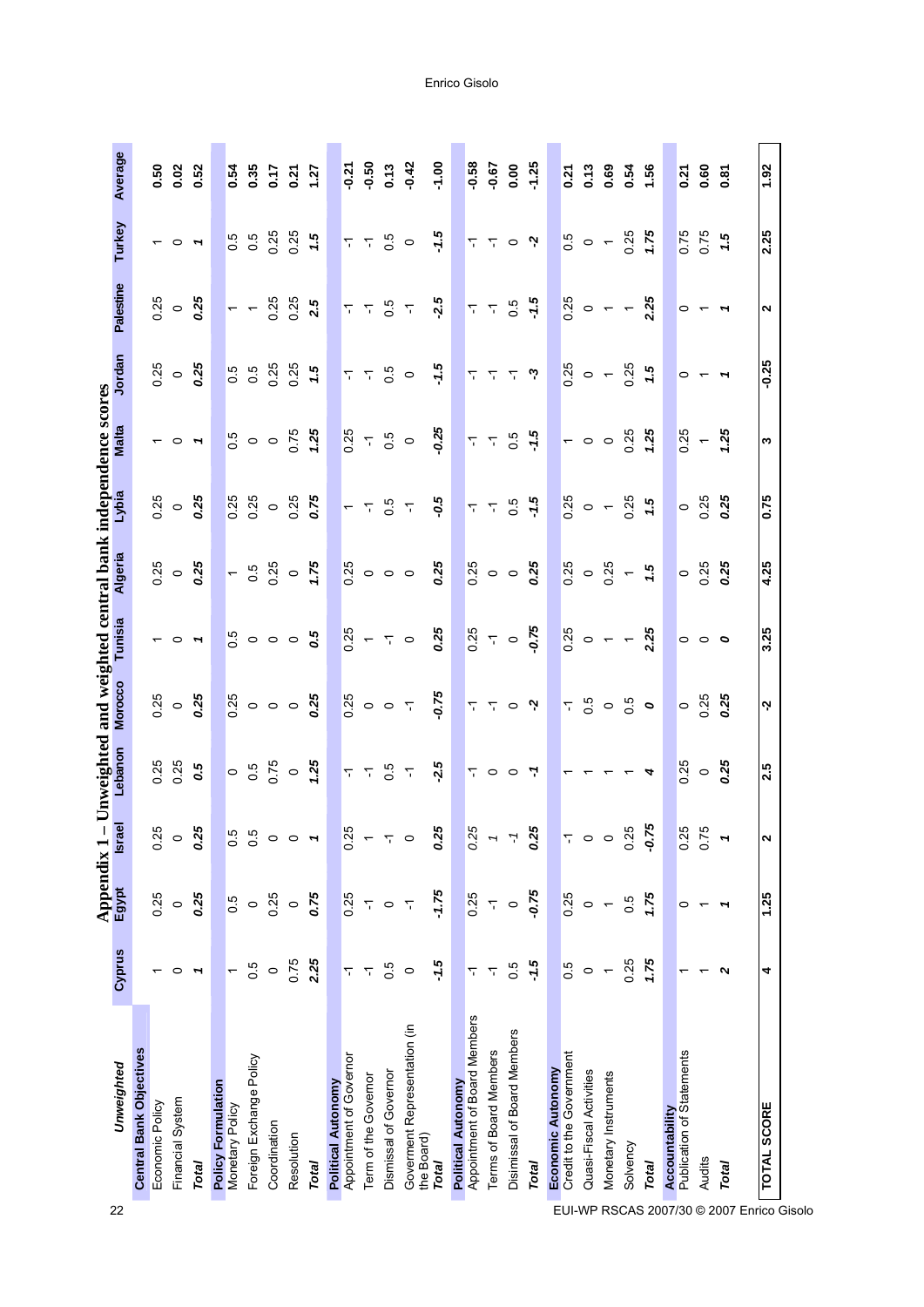| Weighted                                   | Cyprus           | Egypt                    | <b>Israel</b>              | Lebanon                                                                  | <b>Morocco</b>                              | Tunisia                                     | <b>Algeria</b>                      | Lybia                                  | <b>Malta</b>       | Jordan                               | Palestine                                 | Turkey                            | Average                              |
|--------------------------------------------|------------------|--------------------------|----------------------------|--------------------------------------------------------------------------|---------------------------------------------|---------------------------------------------|-------------------------------------|----------------------------------------|--------------------|--------------------------------------|-------------------------------------------|-----------------------------------|--------------------------------------|
| <b>Central Bank Objectives</b>             |                  |                          |                            |                                                                          |                                             |                                             |                                     |                                        |                    |                                      |                                           |                                   |                                      |
| Economic Policy                            |                  | 0.25                     | 0.25                       |                                                                          |                                             |                                             |                                     | 0.25                                   |                    |                                      |                                           |                                   |                                      |
| Financial System                           | 0                | $\circ$                  | P                          | 0.25<br>0.05                                                             | $0.25$<br>0.25                              | $\sim$ 0 $\sim$                             | $0.25$<br>$0.25$                    | $\circ$                                | $\sim$ 0 $\sim$    | $0.25$<br>0.25                       | $\frac{25}{9}$ o $\frac{25}{9}$           | $\sim$ 0 $\sim$                   | 0.50<br>0.00                         |
| Total                                      | ٣                | 0.25                     | 0.25                       | 0.3                                                                      |                                             |                                             |                                     | 0.25                                   |                    |                                      |                                           |                                   | 0.50                                 |
| Policy Formulation                         |                  |                          |                            |                                                                          |                                             |                                             |                                     |                                        |                    |                                      |                                           |                                   |                                      |
| Monetary Policy                            |                  | 0.5                      | 5<br>0.3                   |                                                                          |                                             |                                             |                                     |                                        |                    |                                      |                                           |                                   |                                      |
| Foreign Exchange Policy                    | $\frac{3}{2}$    | $\circ$                  |                            |                                                                          |                                             |                                             |                                     |                                        |                    |                                      |                                           |                                   |                                      |
| Coordination                               | $\circ$          | 0.25                     |                            |                                                                          |                                             |                                             |                                     |                                        |                    |                                      |                                           |                                   |                                      |
| Resolution                                 | 0.6              | $\circ$                  | $\circ$ $\circ$            |                                                                          |                                             | $\frac{a}{c}$ $\circ$ $\circ$ $\frac{a}{c}$ |                                     | $0.75$<br>$0.75$<br>$0.25$<br>$0.6$    |                    | 0.3<br>0.3<br>0.2<br>0.2<br>1.2<br>5 |                                           |                                   | 0.54<br>0.21<br>0.51<br>0.31<br>0.50 |
| Total                                      | 1.9              | 0.75                     | 0.8                        |                                                                          | $0.25$<br>$0.25$                            |                                             | $-3.85$<br>$-3.85$                  |                                        |                    |                                      | - 9 8 9 9 8<br>- 9 8 9 9 8                | 0.3<br>0.3<br>0.0<br>0.25<br>2.25 |                                      |
| <b>Political Autonomy</b>                  |                  |                          |                            |                                                                          |                                             |                                             |                                     |                                        |                    |                                      |                                           |                                   |                                      |
| Appointment of Governor                    | 7                | 0.25                     | 0.25                       |                                                                          |                                             |                                             |                                     |                                        |                    |                                      |                                           |                                   | $\frac{5}{9}$                        |
| Term of the Governor                       | Ч                | $\overline{\mathbf{r}}$  |                            |                                                                          |                                             |                                             |                                     |                                        |                    |                                      |                                           |                                   | $-0.50$                              |
| Dismissal of Governor                      | $\overline{0}$   | $\circ$                  | 7                          | 7700                                                                     | $\frac{8}{3}$ $\circ$ $\circ$ $\frac{8}{9}$ | $\frac{18}{0}$ + $\frac{1}{1}$ 0            | စိုး<br>ဝိ                          | $-7.50$                                | 8.550              | 0.577                                | 7700                                      | $-5.77$                           | 0.13                                 |
| Goverment Representation (in<br>the Board) | $\circ$          | $-0.8$                   |                            |                                                                          |                                             |                                             |                                     |                                        |                    |                                      |                                           |                                   | $-0.33$                              |
| Total                                      | $-1.5$           | $-1.55$                  | 0.25                       | $-2.3$                                                                   | $-0.55$                                     | 0.25                                        | 0.25                                | $-0.3$                                 | $-0.25$            | $-1.5$                               | $-2.3$                                    | $-1.5$                            | $-0.92$                              |
| <b>Political Autonomy</b>                  |                  |                          |                            |                                                                          |                                             |                                             |                                     |                                        |                    |                                      |                                           |                                   |                                      |
| Appointment of Board Members               | ٣                | 0.25                     | 0.25                       |                                                                          |                                             |                                             |                                     |                                        |                    |                                      |                                           |                                   |                                      |
| Terms of Board Members                     | Τ                | $\overline{\mathcal{L}}$ |                            |                                                                          |                                             | $\frac{85}{10}$ 7 0                         | $\frac{85}{0}$ o o                  |                                        |                    |                                      |                                           | 770                               | 19.67                                |
| Disimissal of Board Members                | 0.5              | $\circ$                  | $-7$<br>$0.25$             | $\begin{array}{ccccc}\n\hline\n\tau & \circ & \circ & \tau\n\end{array}$ |                                             |                                             |                                     | 7757                                   |                    | $\tau$ $\tau$ $\tau$ $\eta$          | $7 - 5.5$                                 |                                   | 0.00                                 |
| Total                                      | $-1.5$           | $-0.75$                  |                            |                                                                          |                                             | $-0.75$                                     | 0.25                                |                                        | 770.57             |                                      |                                           | Ņ                                 | $-1.25$                              |
| Economic Autonomy                          |                  |                          |                            |                                                                          |                                             |                                             |                                     |                                        |                    |                                      |                                           |                                   |                                      |
| Credit to the Government                   | 0.5              | 0.25                     | ١,                         |                                                                          |                                             |                                             |                                     |                                        |                    |                                      |                                           |                                   |                                      |
| Quasi-Fiscal Activities                    | $\circ$          | $\circ$                  |                            |                                                                          |                                             |                                             |                                     |                                        |                    |                                      |                                           |                                   |                                      |
| Monetary Instruments                       |                  |                          |                            |                                                                          |                                             |                                             |                                     |                                        |                    |                                      |                                           |                                   | 0.000<br>0.000                       |
| Solvency                                   | 0.25             | 0.5                      | 0.25                       | $-3 - -7$                                                                | 73093                                       | $\frac{1}{0.25}$ 0 - - $\frac{1}{2}$ 3      | $80 - 81 - 5$                       | $\frac{85}{0.25}$ 0 - $\frac{8}{0.25}$ | $-0025$            | $\frac{25}{0.25}$ 0 - 55             | $\frac{1}{0.25}$ 0 - - $\frac{1}{2}$ 2.35 | $50 - 52$                         | 0.54                                 |
| Total                                      | 1.75             | 1.75                     | $-0.75$                    |                                                                          |                                             |                                             |                                     |                                        |                    |                                      |                                           |                                   | 0.49                                 |
| Accountability                             |                  |                          |                            |                                                                          |                                             |                                             |                                     |                                        |                    |                                      |                                           |                                   |                                      |
| Publication of Statements                  | 0.2              | $\circ$                  |                            |                                                                          |                                             |                                             |                                     |                                        |                    | $\circ$                              |                                           |                                   |                                      |
| Audits                                     | $0.\overline{8}$ | $0.\overline{8}$         | $0.05$<br>$0.65$<br>$0.65$ | $rac{8}{100}$                                                            | 0.28                                        | $\circ$ $\circ$                             | $\circ$ $\frac{3}{5}$ $\frac{3}{5}$ | $\circ$ $\frac{3}{5}$ $\frac{3}{5}$    | 88<br>0.80<br>0.85 | 0.8                                  | $\circ$ $\frac{8}{9}$                     | $\frac{82}{60}$                   | 0.48<br>0.48                         |
| Total                                      |                  | 0.8                      |                            |                                                                          |                                             |                                             |                                     |                                        |                    |                                      |                                           |                                   |                                      |
| <b>TOTAL SCORE</b>                         | 2.65             | 1.25                     | 1.45                       | 1.5                                                                      | $-2.15$                                     | 3.25                                        | 4                                   | 0.75                                   | 2.45               | $-0.7$                               | 1.55                                      | 1.25                              | 1.44                                 |

EUI-WP RSCAS 2007/30 © 2007 Enrico Gisolo 24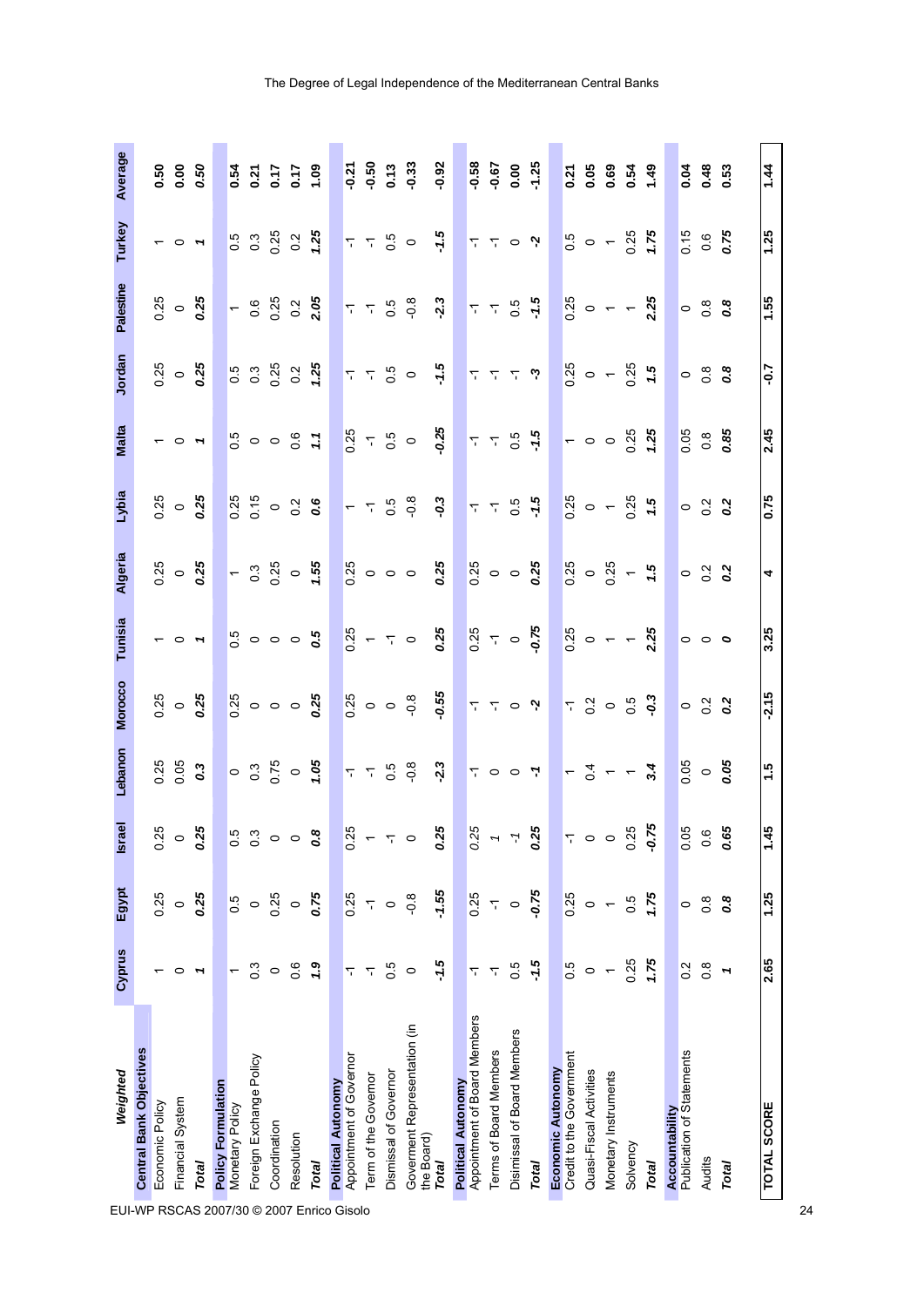|                         | J.                                                                                                                                        | $\blacksquare$                                                                                                                                                                                        |                    | $\blacksquare$                                                                         | Ţ                                                                                                                 |                                                                                                                                                                                                                                                                            |
|-------------------------|-------------------------------------------------------------------------------------------------------------------------------------------|-------------------------------------------------------------------------------------------------------------------------------------------------------------------------------------------------------|--------------------|----------------------------------------------------------------------------------------|-------------------------------------------------------------------------------------------------------------------|----------------------------------------------------------------------------------------------------------------------------------------------------------------------------------------------------------------------------------------------------------------------------|
| ᡪ                       | than price or monetary<br>stability are mentioned<br>Only objective other                                                                 |                                                                                                                                                                                                       | $\bullet$          | There is no reference<br>in the law                                                    | There is no reference<br>in the law                                                                               | There is no reference<br>in the law                                                                                                                                                                                                                                        |
| $\bullet$               | There is no reference                                                                                                                     | its instrumental bodies<br>central bank or one of<br>There is no reference<br>in the law or banking<br>performed by the<br>supervision is                                                             | 0.25               | policy, or contributes<br>executes monetary<br>The central bank<br>to its execution    | implements exchange<br>The central bank<br>rate policy                                                            | Policies are jointly set<br>or if the central bank<br>participates in policy<br>formulation                                                                                                                                                                                |
| 0.25                    | monetary stability, or<br>mentioned as one of<br>currency is explicitly<br>several objectives<br>stability of the<br>Price stability      | Banking supervision is<br>functional autonomy is<br>institution, although its<br>banking supervision<br>not established or if<br>the existence of a<br>delegated to an<br>institution is<br>mentioned | 0.5                | policy and participates<br>executes monetary<br>The central bank<br>to its formulation | implements exchange<br>participates in its<br>The central bank<br>rate policy and<br>formulation                  |                                                                                                                                                                                                                                                                            |
| 0.75                    | Monetary stability is<br>given explicit priority                                                                                          | existence of a banking<br>The law mentions the<br>whose members are<br>supervision agency<br>appointed by the<br>elected and/or<br>legislative                                                        | 0.75               | Ţ                                                                                      | J                                                                                                                 | central bank policies<br>coordinates with the<br>government in the<br>formulation and/or<br>implementation of<br>The central bank                                                                                                                                          |
|                         | stability of the internal<br>and external value of<br>the currency is the<br>primary objective<br>sole objective or<br>Price stability or | Banking supervision is<br>explicitly delegated to<br>government agency<br>an autonomous                                                                                                               |                    | The central bank can<br>explicitly formulate<br>monetary policy<br>and determine       | The central bank can<br>consistent with its<br>monetary policy<br>exchange rate<br>determine the<br>formulate and | but it is stated that the<br>there are government<br>formulating monetary<br>The central bank and<br>the government shall<br>representatives in its<br>constitute a majority,<br>inform each other or<br>board that do not<br>responsible for<br>central bank is<br>policy |
| Central bank objectives | Economic policy                                                                                                                           | Financial system                                                                                                                                                                                      | Policy formulation | Monetary policy                                                                        | Foreign exchange policy                                                                                           | Coordination                                                                                                                                                                                                                                                               |

Appendix 2 - Methodology **Appendix 2 - Methodology**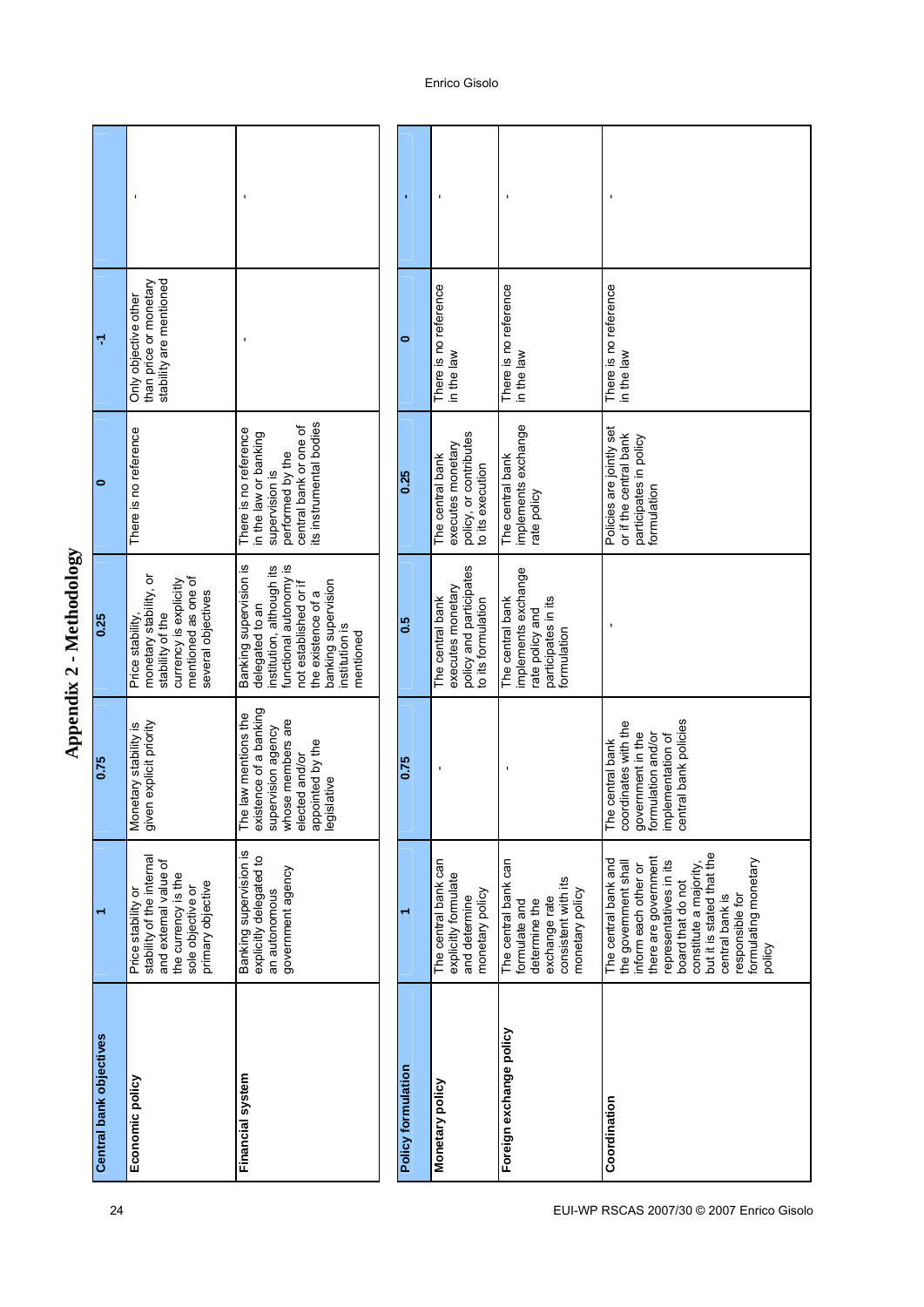| Resolution                            | In case of conflict,                                                                                                                                                                                                                                                              | The central bank is not<br>subordinated to                                                                                                                        | The central bank does                                                                                             | It is stated that the<br>central bank is                                                               | There is no reference<br>in the law or the                                                   |                                                                                                                     |
|---------------------------------------|-----------------------------------------------------------------------------------------------------------------------------------------------------------------------------------------------------------------------------------------------------------------------------------|-------------------------------------------------------------------------------------------------------------------------------------------------------------------|-------------------------------------------------------------------------------------------------------------------|--------------------------------------------------------------------------------------------------------|----------------------------------------------------------------------------------------------|---------------------------------------------------------------------------------------------------------------------|
|                                       | statements, presented<br>when the government<br>to the legislature or<br>instructs the central<br>specific policy, both<br>parties shall make<br>bank to pursue a<br>published                                                                                                    | government directives<br>and central bank<br>independence is<br>strongly stated                                                                                   | nor accept orders, in<br>particular areas and<br>independence is<br>strongly stated                               | accept orders from the<br>autonomous or that<br>the bank does not<br>particular areas<br>government in | the central bank policy<br>review/modification of<br>power to ask for a<br>Executive has the |                                                                                                                     |
|                                       |                                                                                                                                                                                                                                                                                   |                                                                                                                                                                   |                                                                                                                   |                                                                                                        |                                                                                              |                                                                                                                     |
| Political autonomy (Governor)         |                                                                                                                                                                                                                                                                                   | 0.75                                                                                                                                                              | 0.5                                                                                                               | 0.25                                                                                                   | $\bullet$                                                                                    | ᡪ                                                                                                                   |
| Appointment of Governor               | appointed (confirmed)<br>(appointed) by the<br>Government and<br>by Parliament<br><b>Nominated</b>                                                                                                                                                                                |                                                                                                                                                                   | Appointed by the<br>Board of Directors                                                                            | Head of the State [on<br>the recommendation<br>Appointed by the<br>of the Executive]                   | There is no reference<br>in the law                                                          | The Executive alone is<br>responsible for the<br>appointment                                                        |
| Term of the Governor                  | Longer than the term<br>prominently involved<br>in, the appointment<br>responsible for, or<br>of the body                                                                                                                                                                         |                                                                                                                                                                   | The term is defined in<br>the law with a view to<br>promote autonomy                                              |                                                                                                        | There is no reference<br>in the law                                                          | Equal or shorter than<br>prominently involved<br>the term of the body<br>in, the appointment<br>responsible for, or |
| Dismissal of Governor                 | tribunal, and with the<br>clearly defined, ruled<br>take place in case of<br>upon by the court or<br>misconduct, or poor<br>performance, and if<br>by an independent<br>Dismissal only can<br>the latter can be<br>approval of the<br>qualifications,<br>legislature<br>breach of | performance, and with<br>take place in case of<br>misconduct, or poor<br>the approval of the<br>Dismissal only can<br>qualifications,<br>legislature<br>breach of | take place in case of<br>misconduct, or poor<br>Dismissal only can<br>qualifications,<br>performance<br>breach of | Dismissal is approved<br>by the legislative but<br>the grounds are not<br>clearly specified            | Governor is supposed<br>There is no reference<br>to stay in charge<br>in the law or the      | further specifications<br>The Executive alone<br>can dismiss without                                                |
| Government representation             |                                                                                                                                                                                                                                                                                   |                                                                                                                                                                   |                                                                                                                   |                                                                                                        | There is no reference<br>in the law                                                          | direct representatives<br>The Government has<br>with voting rights                                                  |
|                                       |                                                                                                                                                                                                                                                                                   |                                                                                                                                                                   |                                                                                                                   |                                                                                                        |                                                                                              |                                                                                                                     |
| Political autonomy (Board<br>Members) |                                                                                                                                                                                                                                                                                   | 0.75                                                                                                                                                              | <b>S:0</b>                                                                                                        | 0.25                                                                                                   | ۰                                                                                            | 7                                                                                                                   |

The Degree of Legal Independence of the Mediterranean Central Banks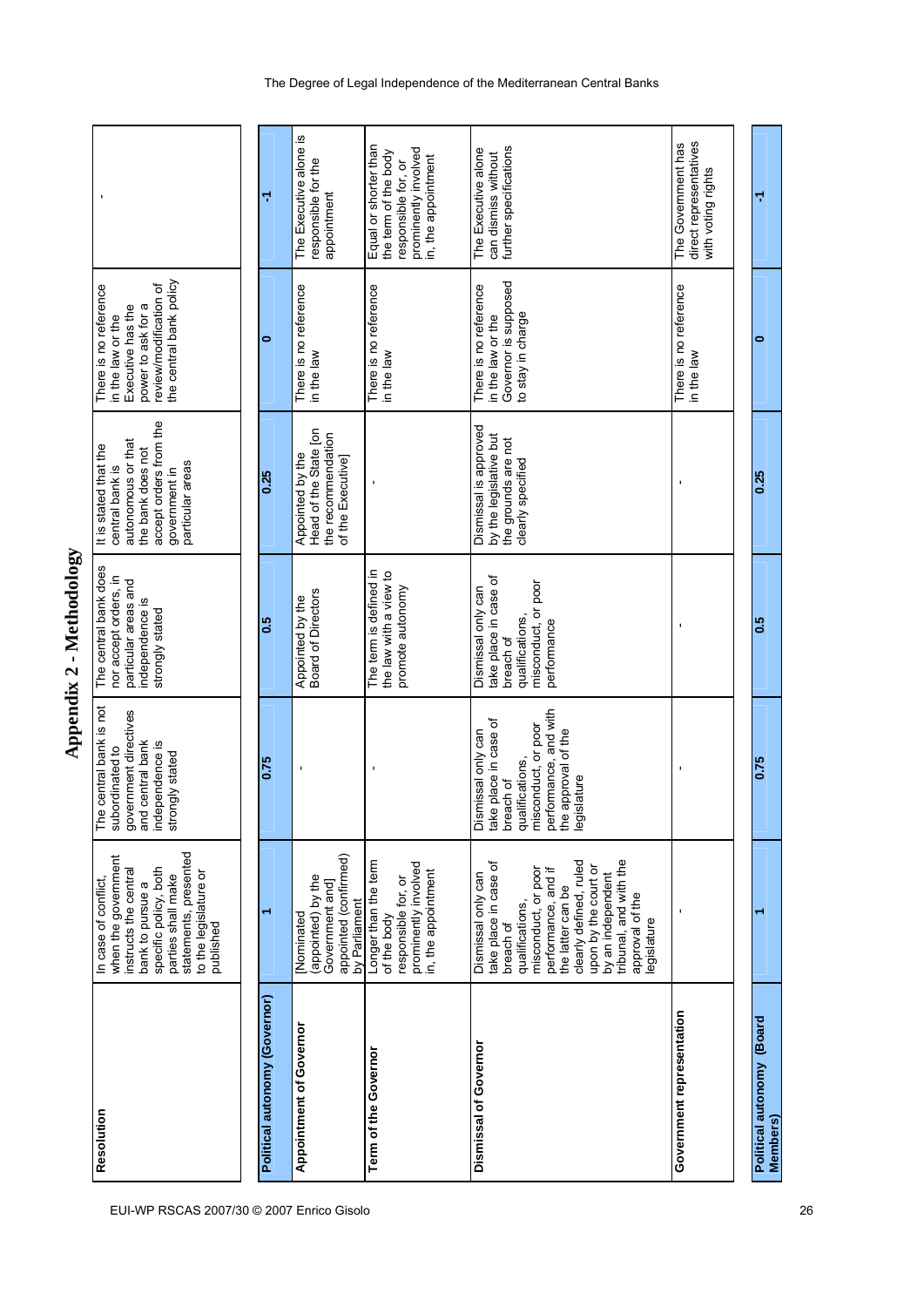| Appointment of Board<br>Members | appointed (confirmed)<br>(appointed) by the<br>Government and]<br>All members are<br>by Parliament<br><b>Nominated</b>                                                                                                                                                       | by the Government<br>(confirmed) by P<br>are [Nominated<br>and] appointed<br>The majority of<br>(appointed)<br>members<br>arliament                               |                                                                                                                   | recommendation of<br>The Head of State<br>appoints (on the<br>the Executives)               | There is no reference<br>in the law                                                                       | The Executive alone is<br>majority of members-<br>responsible for the<br>appointment of the                        |
|---------------------------------|------------------------------------------------------------------------------------------------------------------------------------------------------------------------------------------------------------------------------------------------------------------------------|-------------------------------------------------------------------------------------------------------------------------------------------------------------------|-------------------------------------------------------------------------------------------------------------------|---------------------------------------------------------------------------------------------|-----------------------------------------------------------------------------------------------------------|--------------------------------------------------------------------------------------------------------------------|
| <b>Terms of Board Members</b>   | Longer than the term<br>prominently involved<br>in, the appointment<br>responsible for, or<br>of the body                                                                                                                                                                    | ı                                                                                                                                                                 | The term is defined in<br>the law with a view to<br>promote autonomy                                              |                                                                                             | There is no reference<br>in the law                                                                       | Equal or shorter than<br>prominently involved<br>the term of the body<br>in, the appointment<br>esponsible for, or |
| Dismissal of Board Members      | performance, andif the<br>defined, ruled upon by<br>and with the approval<br>take place in case of<br>independent tribunal<br>misconduct, or poor<br>latter can be clearly<br>Dismissal only can<br>the court or by an<br>of the legislature<br>qualifications,<br>breach of | performance, and with<br>take place in case of<br>misconduct, or poor<br>Dismissal only can<br>the approval of the<br>qualifications,<br>legislature<br>breach of | take place in case of<br>misconduct, or poor<br>Dismissal only can<br>qualifications,<br>performance<br>breach of | Dismissal is approved<br>by the legislative but<br>the grounds are not<br>clearly specified | There is no reference<br>dismiss some of the<br>executive alone can<br>in the law or the<br>board members | $\blacksquare$                                                                                                     |
|                                 |                                                                                                                                                                                                                                                                              |                                                                                                                                                                   |                                                                                                                   |                                                                                             |                                                                                                           |                                                                                                                    |
| Economic autonomy               |                                                                                                                                                                                                                                                                              | $\frac{5}{2}$                                                                                                                                                     | 0.25                                                                                                              | $\bullet$                                                                                   | ۳                                                                                                         |                                                                                                                    |
| Credit to the Government        | Direct or indirect credit<br>to the Government is<br>the context of Open<br>circumstances or in<br>prohibited, with the<br>Market Operations<br>extraordinary<br>exception of                                                                                                | Direct credit to the<br>government is<br>forbidden                                                                                                                | Only temporary and/or<br>limited overdraft are<br>allowed                                                         | There is no reference<br>in the law                                                         | government and limits<br>The central bank can<br>grant credit to the<br>are not clearly<br>specified      |                                                                                                                    |
| Quasi-fiscal activities         | institutions, or cannot<br>cannot operate with<br>financial institutions<br>guarantees to non-<br>The central bank<br>give credit or<br>non-financial                                                                                                                        | give credit to non-<br>The central bank can<br>financial institutions<br>not                                                                                      |                                                                                                                   | There is no reference<br>in the law                                                         | The bank can operate<br>with non-financial<br>institutions                                                |                                                                                                                    |

Appendix 2 - Methodology **Appendix 2 - Methodology**